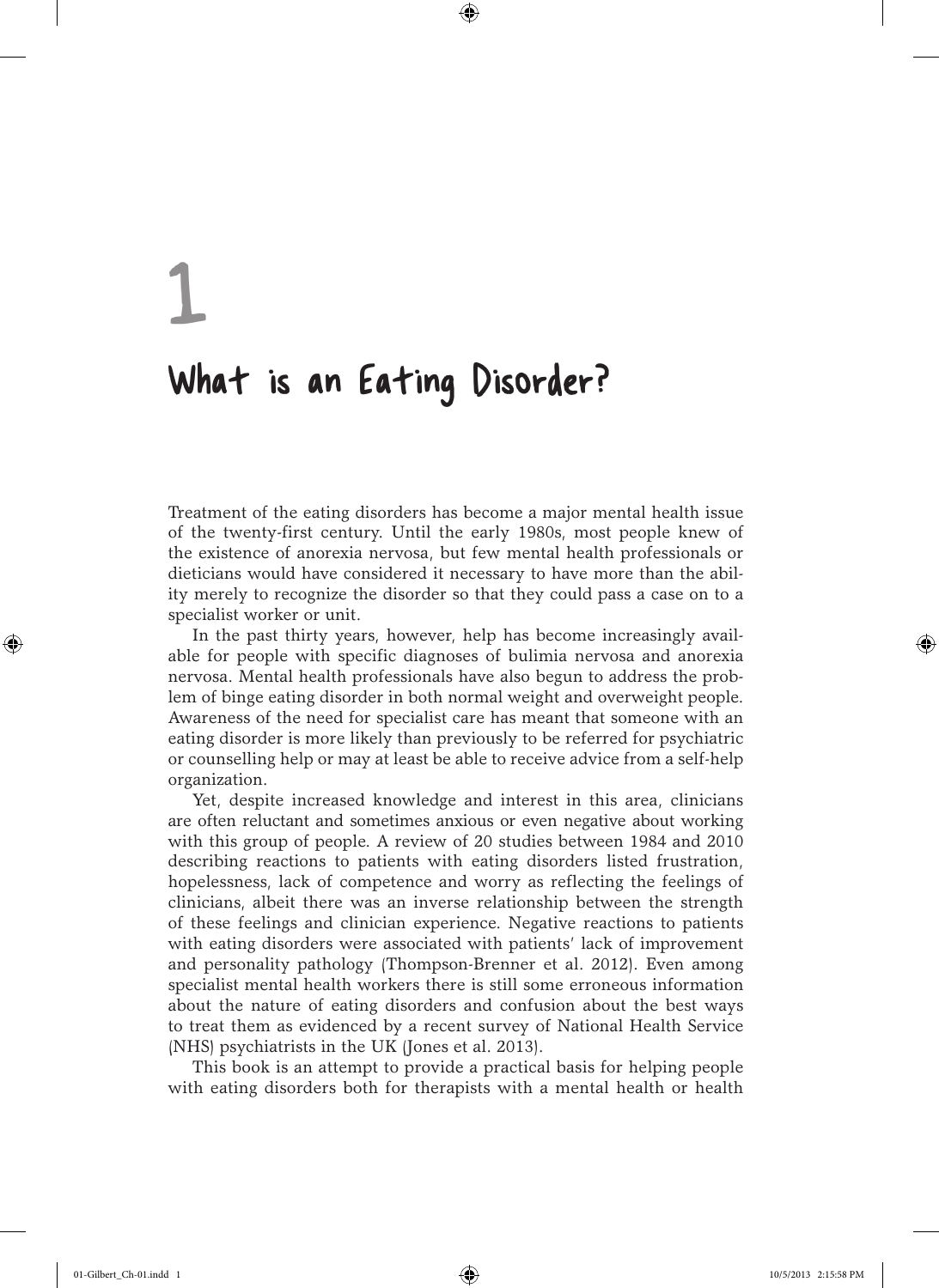psychology background and for dieticians. Its aim is not only to describe ways of working with people with a specifiable eating disorder, but also to suggest ways to improve the methods by which nutritional advice and therapy are offered to obese people and to those who by virtue of psychological difficulties are unable to eat in a health-promoting way.

⊕

This chapter will describe the behaviour, eating habits and physical symptoms seen in people with disorders of eating. It will define the conditions known as 'anorexia nervosa', 'bulimia nervosa' and 'binge eating disorder', and discuss some of the problems which therapists and mental health professionals may meet in people with atypical, less easily definable eating disorders, such as purging and anorexic behaviour in people of apparently normal weight, or inability to eat for reasons other than fear of becoming fat. It will also discuss the relationship between eating disorder and weight and the question of how far people at a very low weight or a very high weight in relation to height may or may not have an eating disorder.

A broad definition of eating disorder is given by Fairburn and Walsh (2002), psychiatrists who have been at the cutting edge of eating disorder research for the past 30 years. They propose: 'a persistent disturbance of eating behaviour or behaviour intended to control weight, which significantly impairs health or psychosocial functioning. This disturbance should not be secondary to any recognized general medical disorder … or any other psychiatric disorder' (Fairburn and Walsh 2002: 171). This definition implies an understanding that the eating disorders encompass a range of difficulties. People may also be driven to overeat or under-eat for reasons which do not necessarily include the intention of controlling weight. There is increasing evidence that a disturbance in eating or purging behaviour may reflect a need for some individuals to control or escape from intolerable emotions, and the resulting change in weight is merely a side-effect of that behaviour. Eating disorders are largely defined by characteristic behaviours around food and weight control and attitudes to weight and shape. An eating disorder can never be diagnosed from weight or shape alone, although weight is an important feature of an eating disorder (see text box on the relationship between weight and eating disorder).

Recognition of the widespread nature of problems around food and eating stemmed from three areas. The first and perhaps most public of these was the feminist movement. Susie Orbach's book *Fat is a Feminist Issue* (1978) drew a great deal of attention to the movement through its novel discussion of so-called 'compulsive overeating' which talked not so much about 'fat' itself but about the fear of fat and the place held by that fear in the culture of women in the context of their relationship with men. This led to a rash of books around the area of dieting and body image, most of which carried the implication that dieting and obsession with body image have something to do with the place of women in a sexist society.

Another source of recognition was in mainstream psychiatry. Gerald Russell (1979), known for his work with anorexia nervosa, described an

⊕

 $\Leftrightarrow$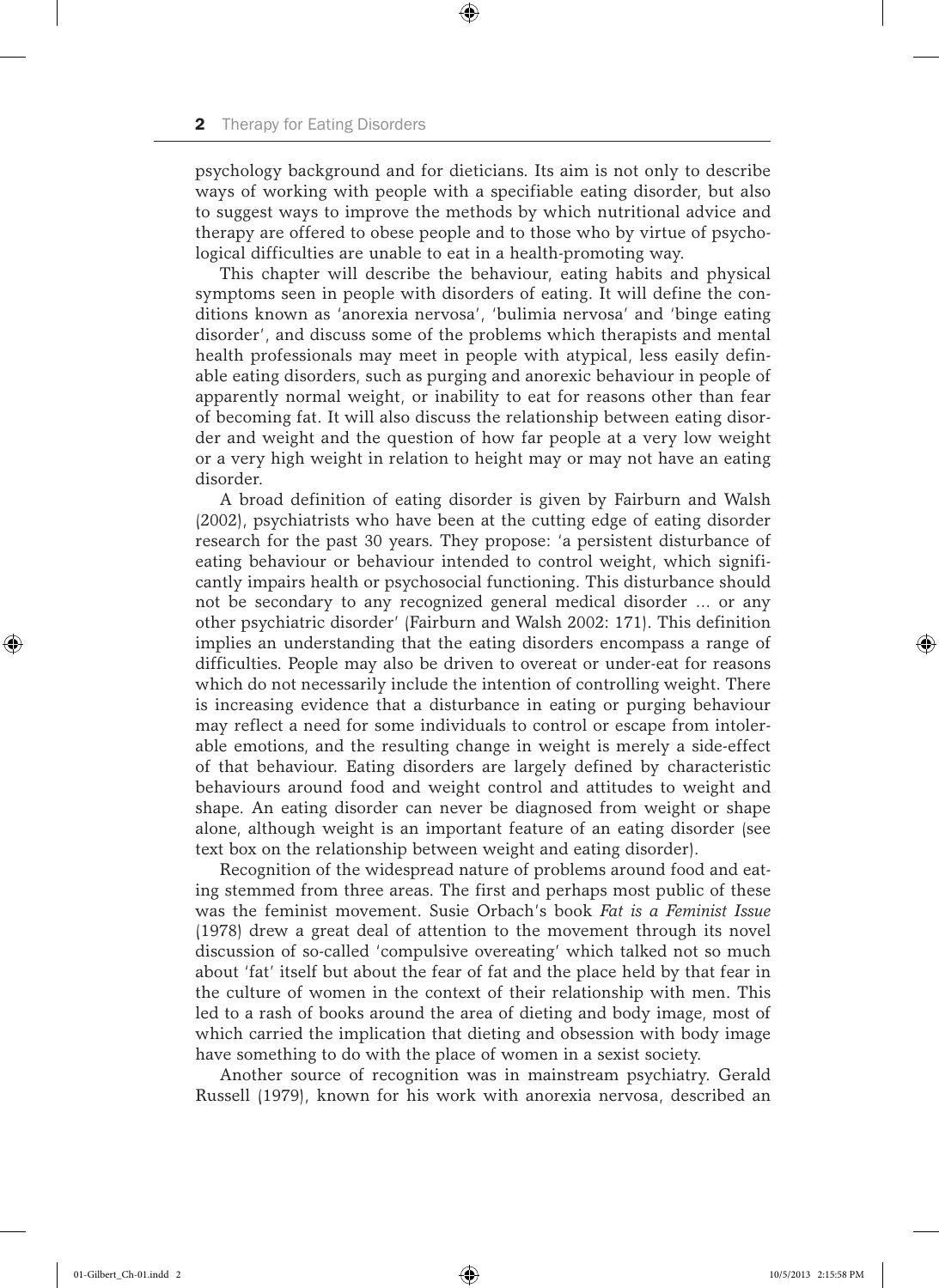anorexic-like syndrome in women of normal weight. These women had previously been anorexic and, although of normal weight on follow-up, were still obsessed with weight and shape. They binged frequently but went to great lengths to control their weight by means of vomiting, taking laxatives or starving themselves in between binges. He called this syndrome 'bulimia nervosa' as opposed to anorexia nervosa.

⊕

A third source of recognition came from epidemiological research. 'Bulimia', as it was called in the United States, or 'bulimia nervosa', as it was called in Britain, was recognized to exist on a wide scale among women who had never approached their doctors for help.

However, there is no doubt that the existence of the popular word 'binge', and the phenomenon itself, has its basis in the obsession with dieting that prevails in the Western world. Very many men and women of all ages diet habitually. In this setting, it is sometimes difficult to assess how far someone is actually suffering from an eating disorder. Dieting and a negative attitude to fat are condoned and often highly valued by people as an indicator of self-control both in themselves and in other people. Hence, it is possible for someone who is suffering intensely with an eating disorder to hide the fact not only from themselves but also from the people who might be able to help.

# A note about psychiatric diagnosis

Psychological disturbances are generally classified under two parallel classification systems. These are the American Psychiatric Association's *Diagnostic and Statistical Manual of Mental Disorders* (*DSM*, American Psychiatric Association 2013) or the World Health Organization's *International Classification of Diseases* (WHO 1992). In this book, I have used the *DSM-5* (2013) classification system as a basis for describing the disorders under discussion and the results of research into the efficacy of their treatment, although most of the research to date is, in fact, based on the *DSM-IV* and *DSM-IV-TR* classification systems which have been in use until the time of writing (American Psychiatric Association 1994, 2000).

If we are to work with people and their problems, we need some way of defining the problems so that we all know that we are discussing the same phenomenon. In this regard, psychiatric diagnosis is a useful system. It also helps us to draw conclusions from research into treatment. However, the distinctions between the so-called 'disorders' are by no means firm and immutable. There is much overlap of symptoms and characteristics between disorders and there may be limited utility in producing endless classificatory systems and subsystems which describe but do little to explain or predict (see Fairburn and Cooper [2007] with regard to the utility of classification in eating disorder). It is also important to remember that the conditions to which we are referring are not necessarily illnesses or conditions which a person

⊕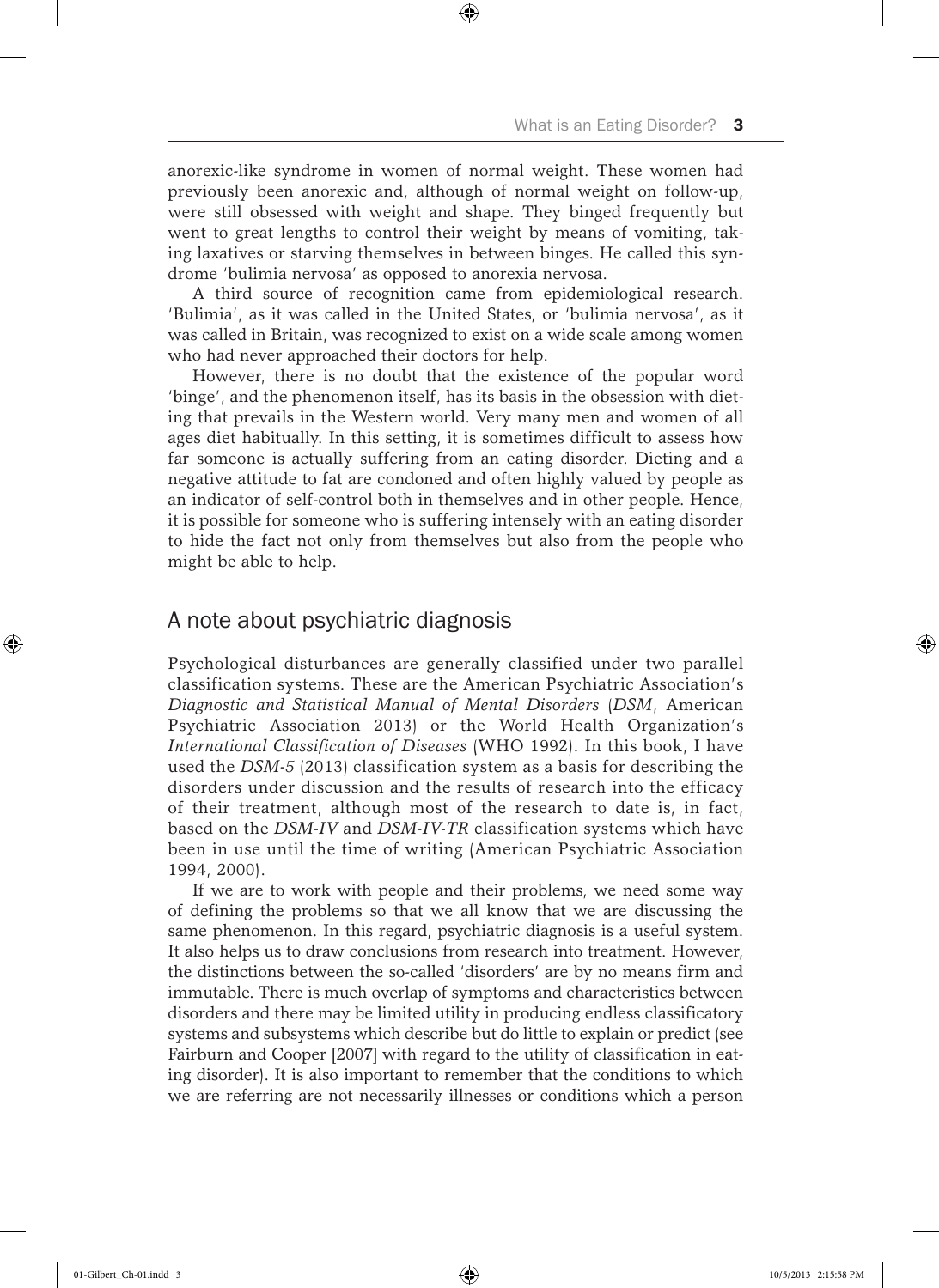can 'have' in the same way as they can 'have' multiple sclerosis or epilepsy, or which they can 'catch' in the same way that they can 'catch' pneumonia or acquire HIV; and there is growing interest in a 'dimensional' approach to the classification of eating disorders based on a model where symptoms may vary in severity on a continuum across diagnoses and with normality (see also Wildes and Marcus 2013). There is some emerging evidence of possible links with physiology and brain chemistry, but as yet there are no clear indicators of medical or genetic aetiology of eating disorder that lend themselves to the development of medical treatment approaches; and, as yet, the major treatments of choice have a psychological basis. As John Marzillier, an experienced psychotherapist and research psychologist, has pointed out:

⊕

the experiences that lead people to be diagnosed as 'mentally ill' are experiences that all of us can have in some form at some stage. This is why, despite over a century or more of research, psychiatrists are no further forward in defining and understanding – let alone successfully treating – any major psychiatric 'illness'. (Marzillier 2004: 392)

The people we meet in therapy for eating disorders may have symptoms in common, but the way they respond to therapy will be a function of the complex interaction between their symptoms and many other factors, including physiology, brain chemistry, personality, past experience and current circumstances. Therapists may experience some discomfort in trying to attach labels to the real people they meet in their consulting rooms. However, psychiatric 'diagnosis' is merely a starting point from which to explore the individual needs of clients, develop an individual formulation or 'case conceptualization', and apply the general principles and individual techniques of evidence-based psychological therapy.

## The relationship between weight and eating disorder

#### Body mass index

Degree of overweight or underweight is commonly described by a measure known as the body mass index (BMI).

This is derived from the formula W/H² (weight in kilograms divided by the square of height in metres).

Weight is plotted in relation to height and the resulting graph has been reproduced in widely available table form depicting the upper and lower limits of the weight range.

#### Normal weight

The normal range for the BMI of adults is 20–25.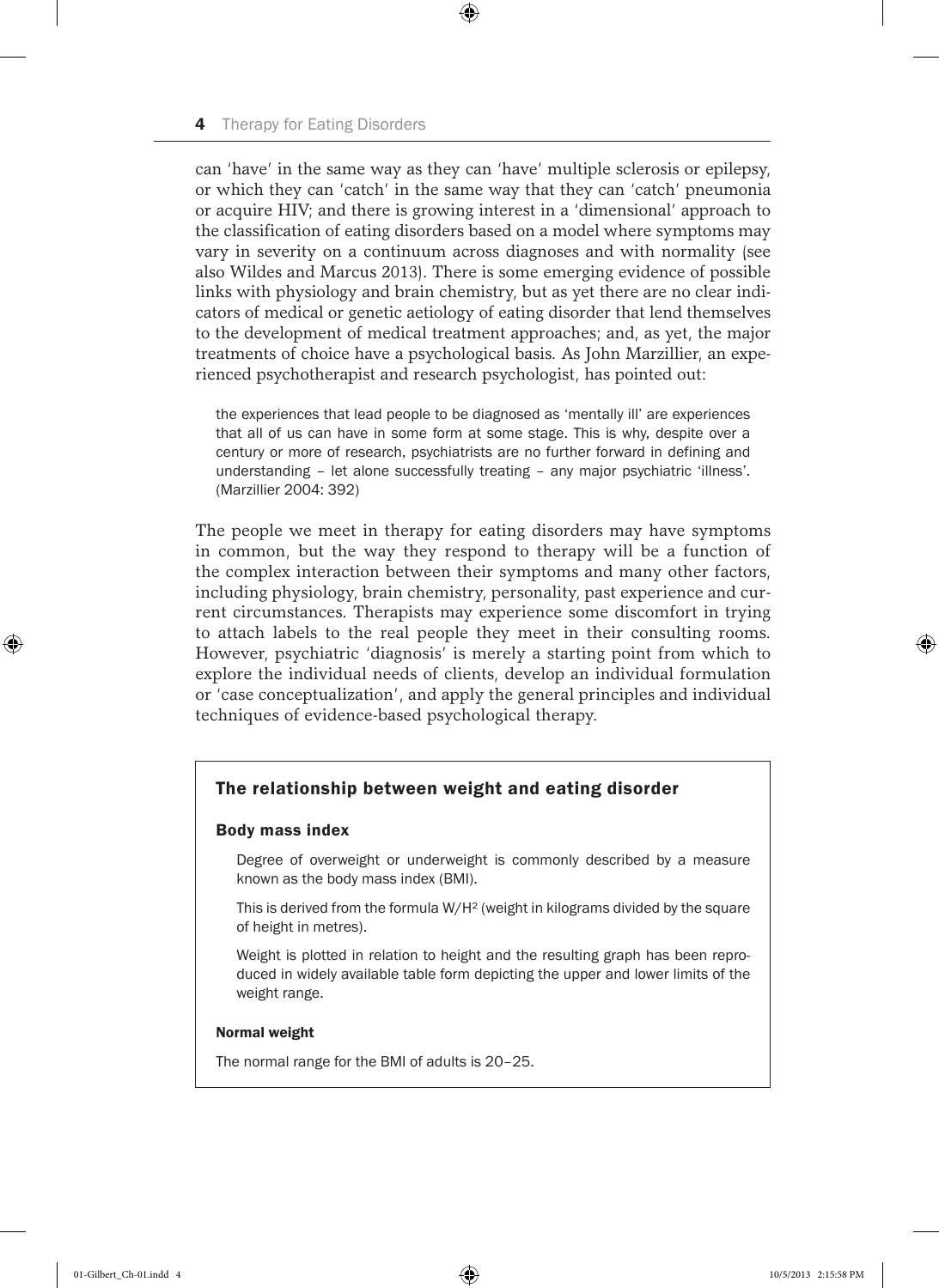| Low weight                                                                                                                                                                                                                                                                                                                       |                                   |
|----------------------------------------------------------------------------------------------------------------------------------------------------------------------------------------------------------------------------------------------------------------------------------------------------------------------------------|-----------------------------------|
| BMI measurements below 18.5 represent increasing degrees of underweight.<br>The Maudsley Body Mass Index table (Janet Treasure) defines underweight as<br>follows:                                                                                                                                                               |                                   |
| $17.5 - 20$                                                                                                                                                                                                                                                                                                                      | underweight                       |
| $15 - 17.5$                                                                                                                                                                                                                                                                                                                      | anorexia nervosa                  |
| $13.5 - 15$                                                                                                                                                                                                                                                                                                                      | severe anorexia nervosa           |
| $12 - 13.5$                                                                                                                                                                                                                                                                                                                      | critical anorexia nervosa         |
| >12                                                                                                                                                                                                                                                                                                                              | life-threatening anorexia nervosa |
| Overweight                                                                                                                                                                                                                                                                                                                       |                                   |
| A BMI of 26 and above indicates increasing degrees of overweight:                                                                                                                                                                                                                                                                |                                   |
| $26 - 30$                                                                                                                                                                                                                                                                                                                        | grade 1 (overweight)              |
| $30 - 40$                                                                                                                                                                                                                                                                                                                        | grade 2 (clinical obesity)        |
| $\geq 40$                                                                                                                                                                                                                                                                                                                        | grade 3 (severe obesity)          |
| Note: BMI varies through childhood and adolescence, decreasing in early childhood<br>and then gradually increasing through adolescence. So, for children, BMI on its own<br>is not a good measure of thinness. A chart is used to depict BMI in boys and girls<br>aged 2 to 20, and individual BMI is expressed as a percentile. |                                   |

 $\bigoplus$ 

A BMI above the 95th percentile is considered overweight, and below the 5th percentile is considered underweight (WHO 1996; Dietz and Bellizzi 1999).

# Anorexia nervosa

Anorexia nervosa is a state in which the sufferer, usually female, refuses to eat enough to maintain normal body weight for her height. Usually she claims to want to lose weight to be slimmer; sometimes she says that she does not feel hungry or that it is uncomfortable to eat.

A currently accepted definition of anorexia nervosa is given in the fifth edition of the American Psychiatric Association's *Diagnostic and Statistical Manual* (*DSM-5*, 2013) and has three criteria. The first specifies that the person takes in less energy than needed to maintain a weight that is normal for their height and age; or for a child or adolescent, their weight is less than expected. The second criterion specifies an 'intense' fear of weight gain or attempts to prevent weight gain. A third criterion specifies a disturbance in

⊕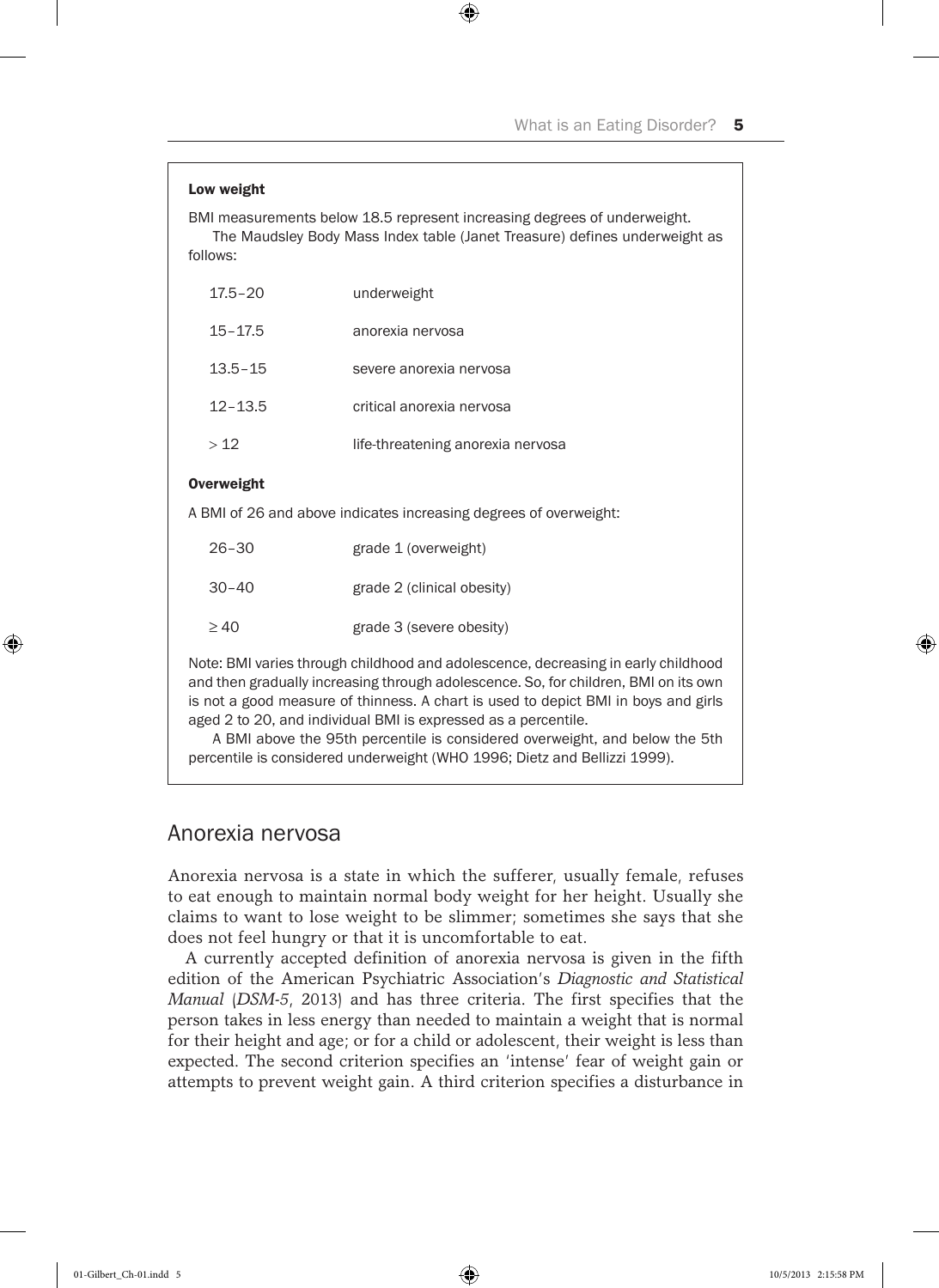the person's experience of their body weight or shape, or the implication that the person refuses to recognize the risks of being seriously underweight (see American Psychiatric Association 2013).

⊕

A weight criterion by which to define anorexia nervosa is given in the tenth edition of the *International Classification of Diseases* (WHO 1992), which specifies that weight is maintained at least 15 per cent below that expected or, in adults, body mass index  $(BMI)$  is below 17.5 kg/m<sup>2</sup>. In younger people, instead of actual weight loss, there may be failure to gain weight as expected during puberty or childhood. According to *DSM-5*, the current level of severity of anorexia nervosa is based on current body mass index for adults and on BMI percentile for children and adolescents. Most young women with anorexia nervosa will stop menstruating; and a previous version of the *DSM*, *DSM-IV* (American Psychiatric Association 1994) stipulated the absence of at least three consecutive menstrual cycles when otherwise expected to occur. However, this stipulation has now been removed as children with an eating disorder may have not yet reached puberty; some women, including those who take the contraceptive pill, may continue to menstruate even at a low weight; and amenorrhoea can be experienced by people with all types of eating disorder (see also the review by Pinheiro et al. 2007).

People suffering with anorexia nervosa refuse food or eat very little. Some may count calories or exclude certain food groups from their diet, and many eat as little as 200–300 calories per day. They may also take strenuous exercise, apparently as a means of maintaining a low weight, but also perhaps as a means of keeping warm according to some recent evidence which showed a negative correlation between ambient temperature and physical activity in anorexics who exercise (Carrera et al. 2012). For many people, excessive exercise is maintained as a means of regulating mood. Anorexics also often appear 'faddy' with their food. Some take an immense interest in cookery and in cooking for other people, although they will themselves avoid eating the food they cook.

Individual sufferers vary widely in their presentation, and attempts to characterize types of anorexic have their limitations. For example, it has been assumed until recently that all anorexics have a 'drive for thinness' and fear weight gain, but as now reflected in the most recent version of the *DSM* (American Psychiatric Association 2013), fear of weight gain is not a prerequisite for meeting diagnostic criteria. Several authors have pointed out that up to 20 per cent of anorexics, in particular in the Far East, do not appear to be afraid to get fat: these patients are more likely to attribute fear of eating to some other phenomenon, such as stomach bloating or pain, loss of appetite or lack of hunger (see Ramacciotti et al. 2002 for a discussion). In addition, studies in children and adolescents have pointed to the fact that fear of weight gain is not always endorsed in this group, despite a clear refusal to eat (WCEDCA 2007). The authors of this latter study explain this observation in terms of 'limited verbal capacities, fewer abstracting abilities,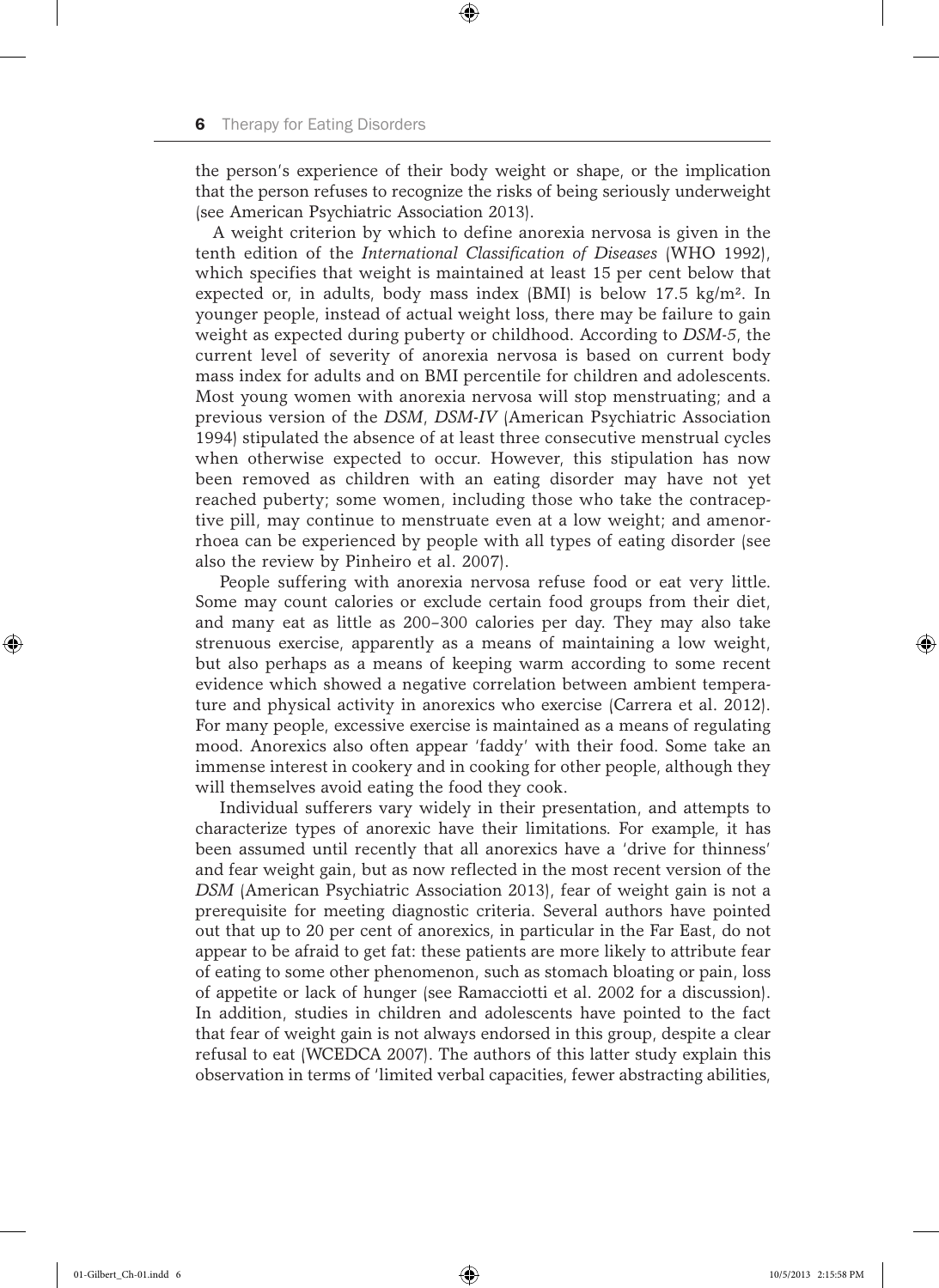less awareness of emotions … compared with adults.' (p. S117). However, the same could be said for some adult eating disorder clients too, people in whom the 'breadth and complexity of emotion regulation strategies' may be limited just as it is in individuals at an earlier stage of development.

⊕

Anorexics are also thought to have a distorted body image, in that they often appear to grossly overestimate their own size or weight. A great deal of research in the 1970s was devoted to the question of how far anorexics overestimate their body size. This is in common, however, with many other people with abnormal eating habits, and the emphasis more recently has been on sufferers' attitudes to weight and shape. Peter Cooper and Christopher Fairburn (1993) have pointed out the distinction between 'dissatisfaction with body shape', which may or may not be experienced by women with eating disorders, and 'overvalued ideas about body shape and weight', which they hold are a necessary diagnostic feature for both bulimia nervosa and anorexia nervosa.

Anorexics are specified as 'restricting types' or 'binge eating/purging types'. Some anorexics keep their weight down solely by restricting their food intake and are not currently purging or binge eating, while others also binge eat and purge themselves by vomiting or by taking laxatives, diuretics or enemas. Some patients may develop the habit of chewing and spitting out food as a means of purging or of avoiding food intake. The relative number of bingers *vis-à-vis* restrictors is on average about 50 per cent across studies, which have pointed to some consistent differences between the two groups: more of the bulimics have had heterosexual experience and are married, although their social adjustment is no better than that of the restrictors, as they also describe themselves as more anxious and depressed, more guilty about their eating habits, and more aware of difficulties in interpersonal relationships. The bulimics are significantly older when they present for treatment and have been ill for longer. More of the bulimics appear to seek help for themselves, while the restrictors often deny that they have a problem at all. However, the bulimics also appear to carry a worse prognosis, and, in addition, are more likely to exhibit impulsive behaviours, such as stealing, drug abuse, suicide attempts and self-mutilation. Garner and his colleagues (1993) have suggested an entirely different division of anorexics, between those who purge and those who do not. They have suggested that this avoids the problems of defining a binge. It also makes sense in that many anorexics purge without bingeing, and there is a strong association between purging behaviour and level of psychopathology, chronicity and length of illness (Favaro and Santonastaso 1996).

The disorder takes a physical toll on sufferers. Long-term starvation causes muscle weakness and loss of muscle strength, which also affects the heart. Sufferers may develop cardiac abnormalities and arrhythmias which normally improve with weight regain and recovery (see Mehler et al. 2010 for a detailed description of medical complications in eating disorders). They may have dry skin and brittle hair and nails, with scalp hair loss and

⊕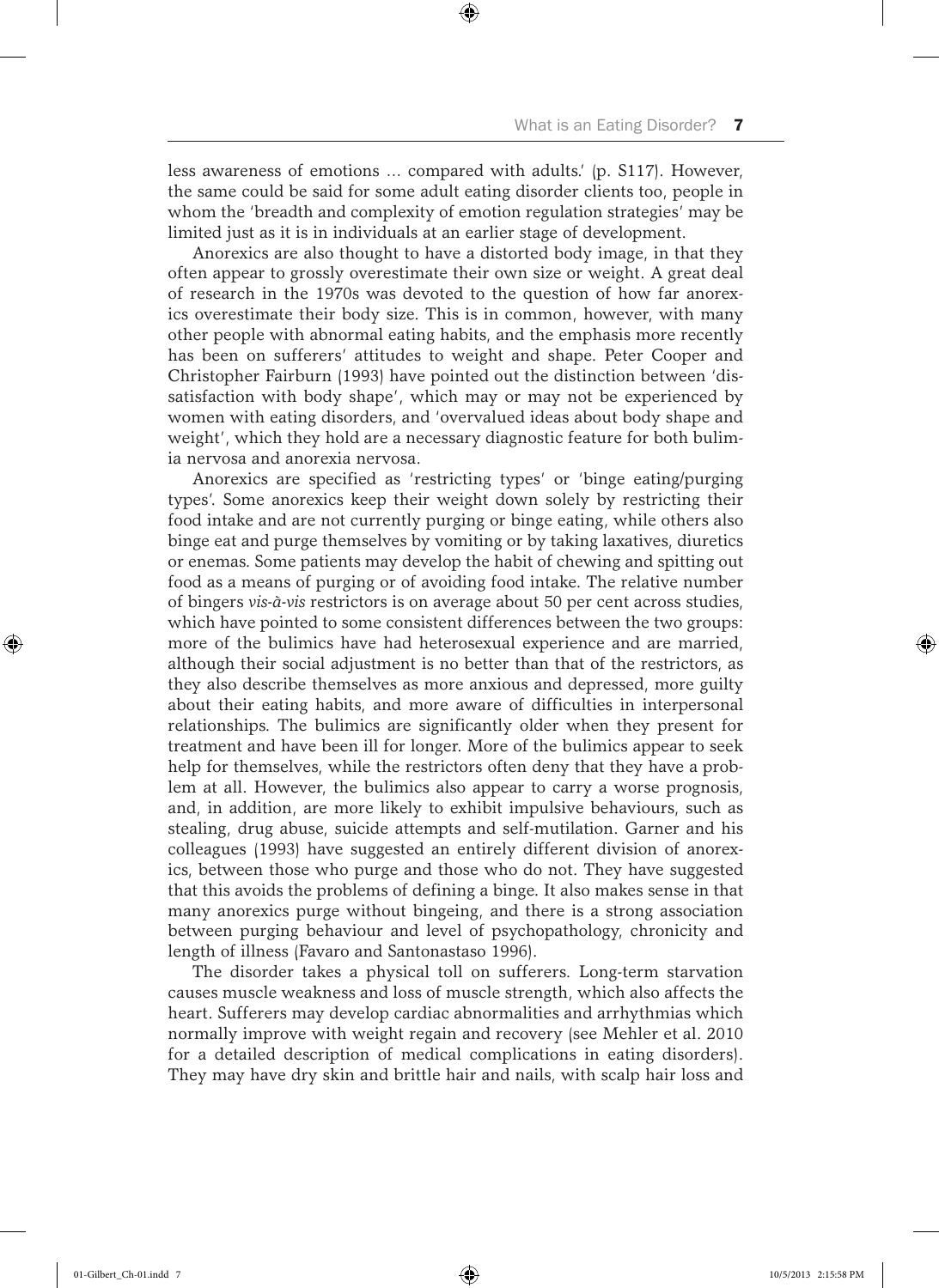excessive growth of dry brittle hair over the nape of the neck, cheeks, forearms and thighs, called 'lanugo' hair. They often have cold hands and feet, and peripheral oedema (swelling). They can suffer from constipation and often complain of feeling 'bloated'. Long-term amenorrhoea (lack of menstrual periods) may lead to premature bone loss and place sufferers at risk of osteoporosis. Indeed, there is evidence that young women with anorexia nervosa have an increased risk of fractures in later life (Lucas et al. 1999).

⊕

It is common for people with anorexia nervosa to experience mood and anxiety disorders compared with other people of the same age (Hudson et al. 2007). The experience of low mood is in part a predictable concomitant of severe food deprivation, which can subside when the person is in remission from their eating disorder, but many anorexics are diagnosed as suffering from clinical depression in addition to their eating disorder with a lifetime prevalence of between 36 and 86 per cent (Green et al. 2009). Anxiety is also common, and more prevalent in people with eating disorders than in the wider community. In a review of previous research, anorexics were described as having lifetime prevalence rates of between 23 and 75 per cent for having at least one anxiety disorder. In fact, there is some evidence that anxiety disorders predate the onset of an eating disorder in many people (Swinbourne and Touyz 2007; Pallister and Waller 2008). Up to 40 per cent of anorexics have been described as having an obsessive compulsive disorder (OCD) with compulsive symptoms which cannot be explained entirely by the need to control calorie intake and expenditure (Sallet et al. 2010).

Anorexics share many features with people who suffer with body dysmorphic disorder (BDD). BDD is a condition in which a person is preoccupied with an imagined defect in his or her appearance. The focus of the person's attention often concerns perceived flaws or blemishes which are quite small, for example of the nose, skin, face or hair, but can also centre on a more general complaint, of being 'ugly' or about weight, hips, stomach or thighs. Sufferers typically engage in repetitive and compulsive behaviours, such as mirror checking, camouflaging the defect, or excessive grooming, and may go to extreme lengths to modify the defect, such as strict dieting, or even investing, sometimes repeatedly, in plastic surgery. The diagnosis of an eating disorder, with its emphasis on body shape and weight, can obscure the presence of BDD, as it is possible for sufferers to experience both. In a study of 158 people seeking treatment for their eating disorder, 45 per cent of subjects screened positive for the presence of BDD, although their focus of complaint, like that of other people with eating disorder, was largely around weight and shape and the authors suggest that it is important to be aware of this possibility because of the greater psychopathology that may be carried by BDD and the implications for treatment (Dingemans et al. 2012).

## Who develops anorexia nervosa?

Anorexia nervosa currently has a very high profile. However, it is important to bear in mind that a search throughout the world literature has shown

⊕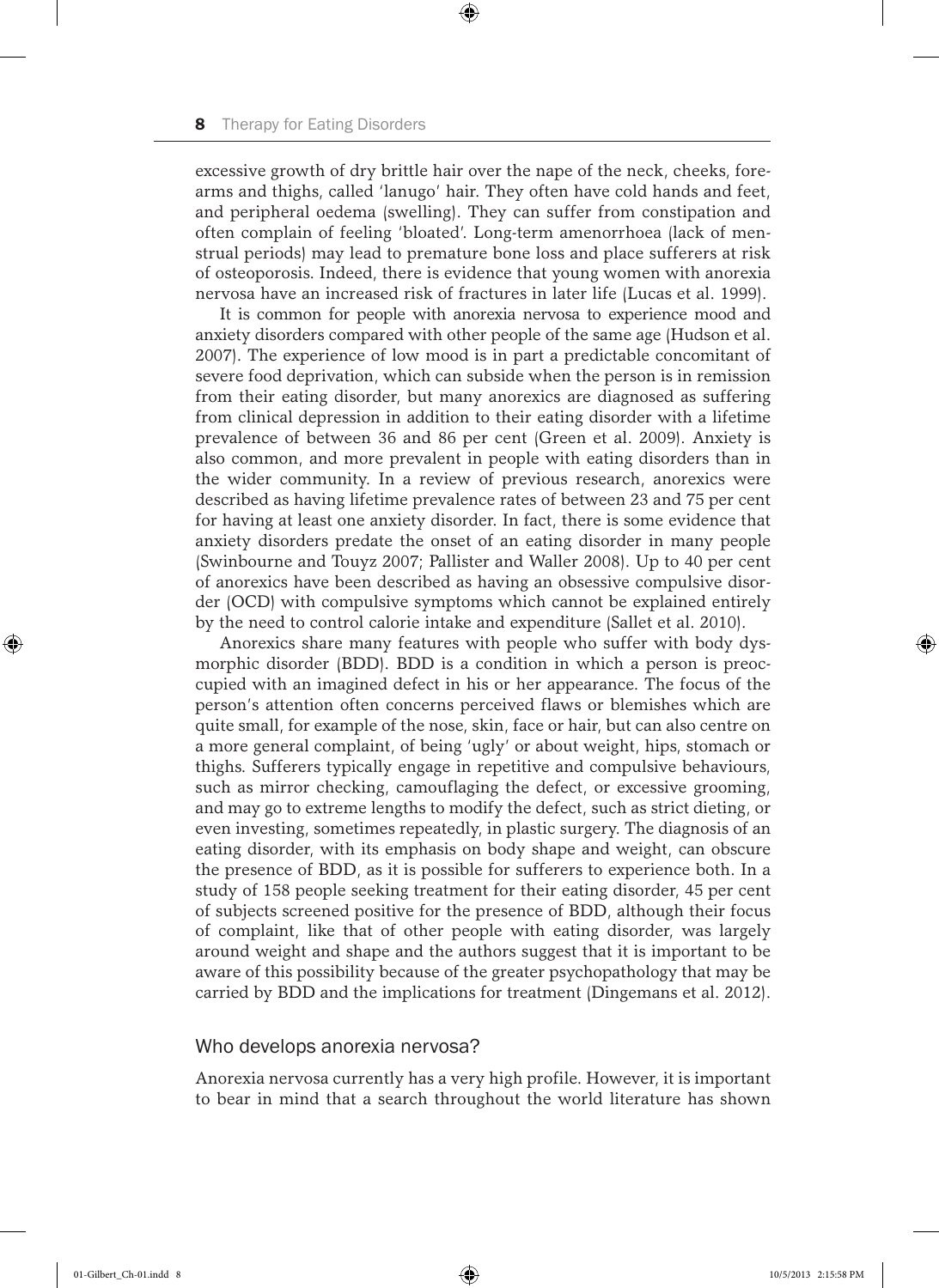that it affects on average less than 0.5 per cent of young women (see Table 1.1; Hoek and van Hoeken 2003; Smink et al. 2012). Sufferers are usually in their adolescence, but the disorder can appear at any time between 12 and 44 years. It has also been reported in women over the age of 60, although it is likely that the majority of people identified had suffered with the disorder for most of their life (Scholtz et al. 2010).

⊕

| Anorexia nervosa        |                                                                                                                 |  |
|-------------------------|-----------------------------------------------------------------------------------------------------------------|--|
| Incidence               | 8 cases per 100,000 population per year<br>(1 in 19 male)                                                       |  |
| Prevalence              | 0.3 % for young females                                                                                         |  |
| <b>Bulimia nervosa</b>  |                                                                                                                 |  |
| Incidence<br>Prevalence | 12 cases per 100,000 population per year<br>1 % in young women<br>0.1 % young men<br>90 % are female, 10 % male |  |

Table 1.1 Incidence and prevalence of eating disorders

*Source*: Hoek and van Hoeken (2003)

Incidence rates are highest at around 1 per cent per year for females aged 15–19 years, who constitute approximately 40 per cent of all cases, and it is relatively rare both in children under the age of 13 and in middleaged and older women. However, given that up to one-quarter of presentations of anorexia nervosa first occurred in childhood, it is likely that its occurrence in younger children has been underestimated: there are reports of its appearance in pre-pubescent girls as young as seven (Nicholls et al. 2000) and, in one study in Australia, in children as young as five years old (Madden et al. 2009). In this study of first presentations of eating disorder, it was notable that many of the children had comorbid psychiatric disorders and medical complications, and nearly 80 per cent required immediate hospital admission. One reason for the possible under-identification of children with anorexia nervosa is that very young children are less likely than are older children or adults to be able to verbalize their distress, or to express it if they do, in terms of body shape or weight (Madden 2012). Hence, as the emphasis in the diagnostic criteria moves away from cognitive and emotional symptoms, we may see a rise in numbers of children being identified as having an eating disorder as opposed to another disorder of feeding.

There is a question with regard to all age groups as to whether or not all cases of anorexia nervosa are picked up by health care professionals and whether there are still some cases which go undiagnosed and untreated (see text box).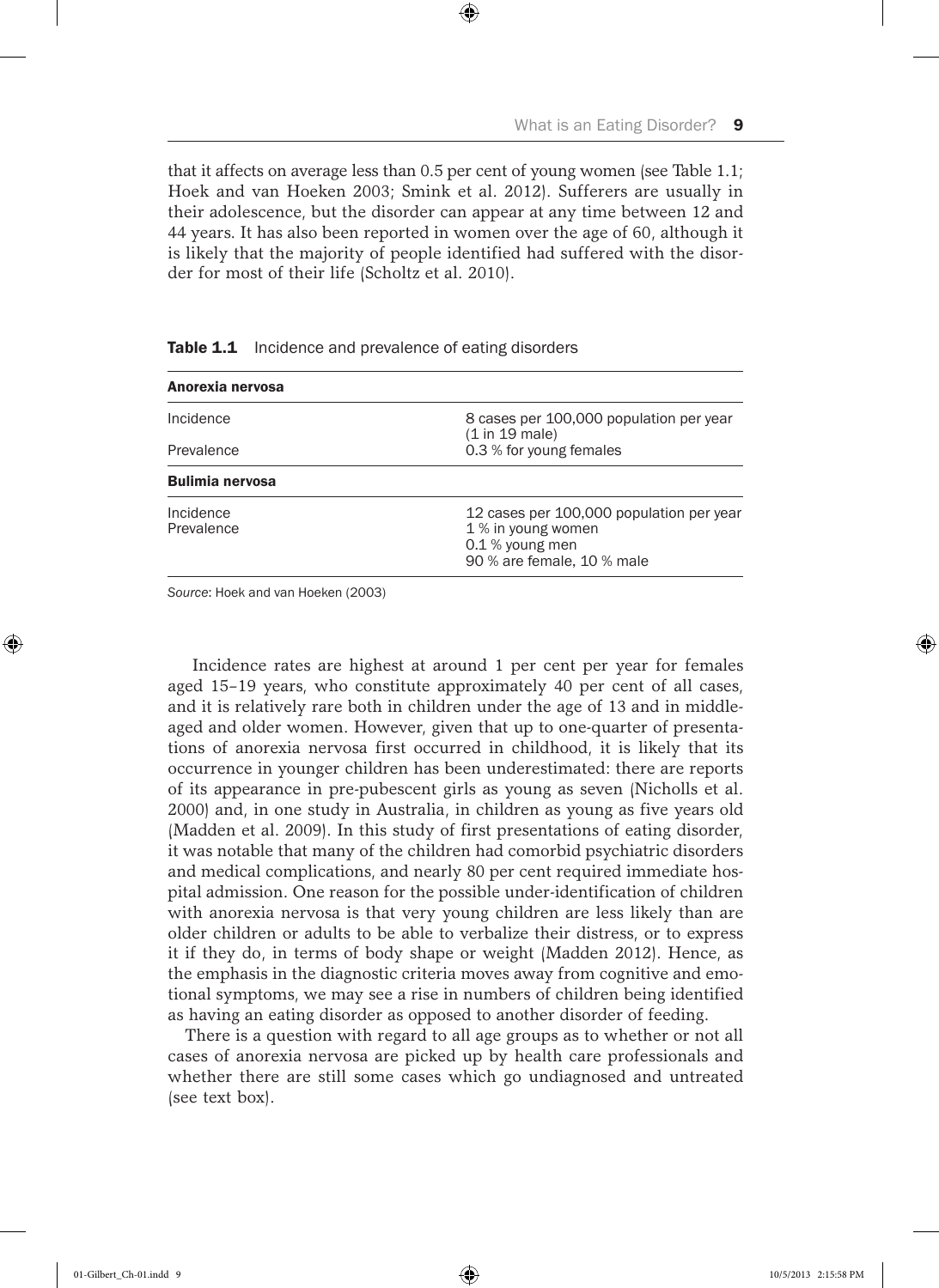# Are all cases of anorexia nervosa detected?

A study in the Netherlands estimated that one-year prevalence rates were higher in the community in general than in mental health care (Hoek 2006).

 $\textcircled{\scriptsize{*}}$ 

Researchers in Finland screened questionnaire responses of nearly 3,000 young women who had taken part in a twin cohort for the presence of eating disorder. They conducted telephone interviews with 292 women who screened positive for anorexia nervosa together with their screened negative twins (134). The authors found a lifetime prevalence of *DSM-IV* anorexia nervosa of 2.2 per cent; half of the cases had not been detected in the health care system, although detected and undetected cases showed similar symptoms and rates of recovery (Keski-Rahkonen et al. 2007).

With regard to the question of whether anorexia nervosa is on the increase, a meta-analysis of incidence in mental health care in Europe suggested that it increased up to the 1970s and then stabilized. However, long-term epidemiological studies are sensitive to changes in incidence depending on the methods used and on variations in the methods of detection over time (Smink et al. 2012). Hence, we do not yet know whether the prevalence of anorexia nervosa is really increasing or whether any reported increase in clinical referrals is simply a function of improved detection or changing demographics.

Between one in 16 and one in 19 anorexics is male, although it has recently been suggested that anorexia nervosa is more common in males than previously thought and may be even more frequently undetected in this group than in women (Hoek 2006). The presentation of anorexia nervosa in men is often described as being similar to that of women. Males, like their female counterparts, experience profound physical changes that accompany severe weight loss, including stunting of growth and decreases in libido, and psychological symptoms such as depression and obsessive compulsive behaviours. However, there are some differences. For example, some studies have pointed to more frequent physical activity, such as jogging and working out in the gym, more concern with masculine shape, and less concern with actual weight. There is also a tendency towards later detection, possibly as a result of a stronger involvement with athletics, or because men may be more inclined to hide symptoms which could be viewed as relating to a female disorder and so are more likely to escape the notice of medical practitioners (see also Lindberg and Hjern 2006). Some authors report an increased frequency of 'asexuality'; others have suggested a correlation between anorexia nervosa in boys and men and homosexuality: for example, Feldman and Meyer (2007a) have summarized findings which suggest that between 14 and 42 per cent of male anorexics in both clinical and community samples are gay or bisexual in contrast to the lack of association of eating disorders with sexual orientation in women.

Together with bulimia nervosa, anorexia nervosa has traditionally been described in both clinical and research studies as being overrepresented in the upper social classes. However, there is an increasing awareness that eating

♠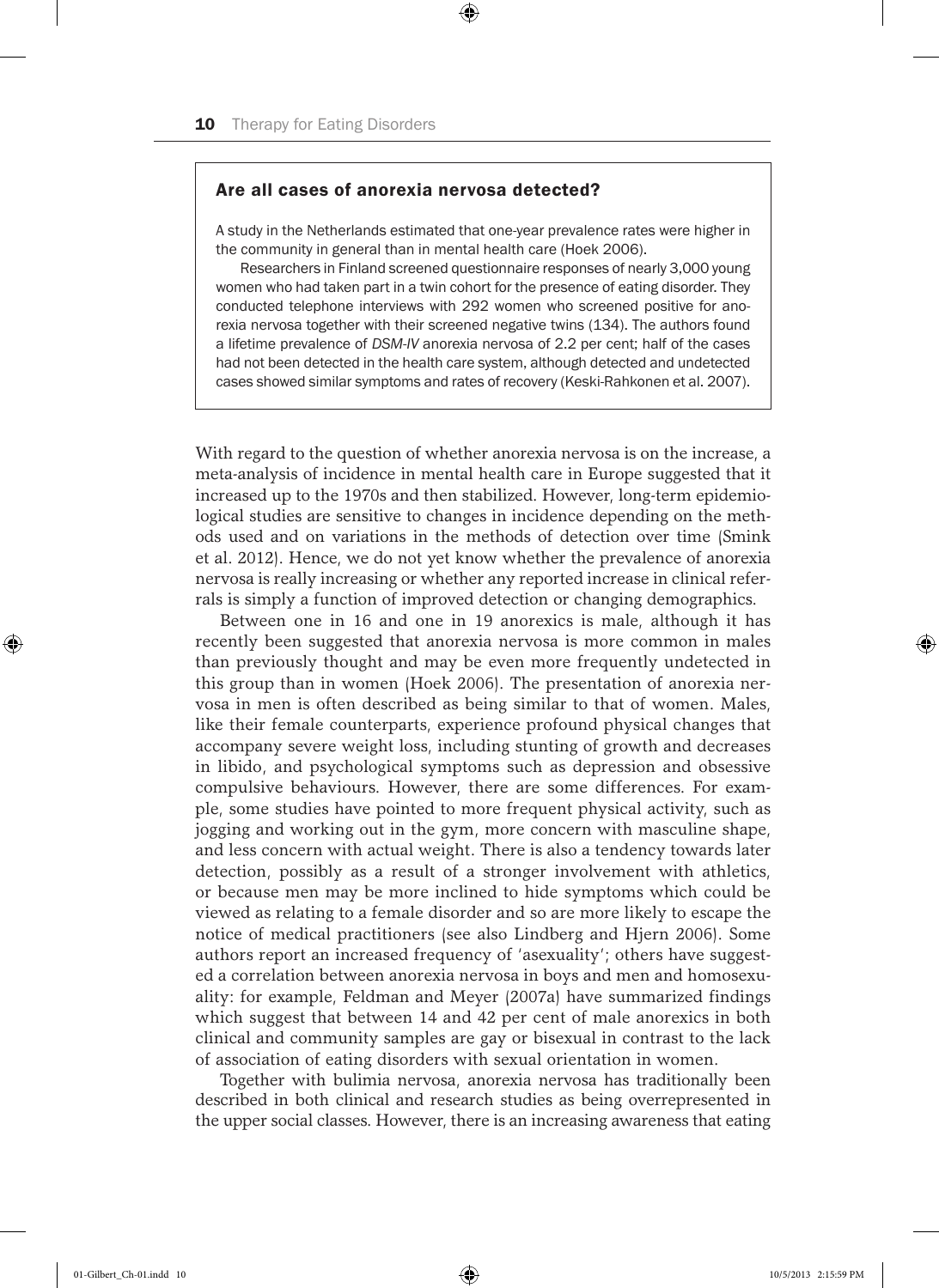disorders can affect people across boundaries of social class and racial groups and that the people who come to the notice of mental health specialists may not be truly representative of the social class and ethnic backgrounds from which they come (see text box). It is possible that the cultural and family difficulties engendered by immigration and change and exposure to the Western beauty ideal are more salient than are social class or culture *per se.*

⊕

# Eating disorders and social class

Anorexia nervosa and bulimia nervosa are said to be overrepresented in the upper social classes and to occur more frequently in Western and specifically white people, both in the United States and in Great Britain.

- The social class distribution of anorexia nervosa patients referred to a specialist treatment centre in London over 33 years was consistently weighted towards social classes one and two (McLelland and Crisp 2001).
- In a national survey of health registers in Sweden, where access to health services is fairly equitable, the factors most strongly associated with inpatient treatment of anorexia nervosa were having parents from northern, central or eastern Europe (as opposed to southern Europe, the Middle East or Africa) and coming from a white-collar household (Lindberg and Hjern 2003).

However, the relationship between eating disorder and class is still under debate.

- Anorexia nervosa is reported increasingly in women in all countries, including Japan (see Chisuwa and O'Dea 2010), and in all classes.
- In a study on the Caribbean island of Curaçao, Hoek found no incidence of anorexia nervosa in black women, but the incidence among the minority mixed Asian and white populations was similar to that in the Netherlands (Hoek et al. 2005).
- Anorexia nervosa has been reported to exist at a rate higher than expected in the young homeless (Freeman and Gard 1994).
- In a review of several studies dating back to 1973, Gard and Freeman (1996) noted that the belief that anorexia nervosa in particular is more prevalent in high socioeconomic groups was based on flawed evidence from small, biased samples; there were far more studies which reported either no relationship or the opposite than those which did report a relationship with high social class.
- In a meta-analysis of 119 outcome series of patients with anorexia nervosa, Steinhausen (2002) could draw no definite conclusions as to the relevance of socioeconomic status.

# Does social class affect service utilization?

• An American study compared the prevalence and service utilization for eating disorders across Latinos, Asians, and African Americans living in the United States to the non-Latino white population. The prevalence of anorexia nervosa

*(Continued)*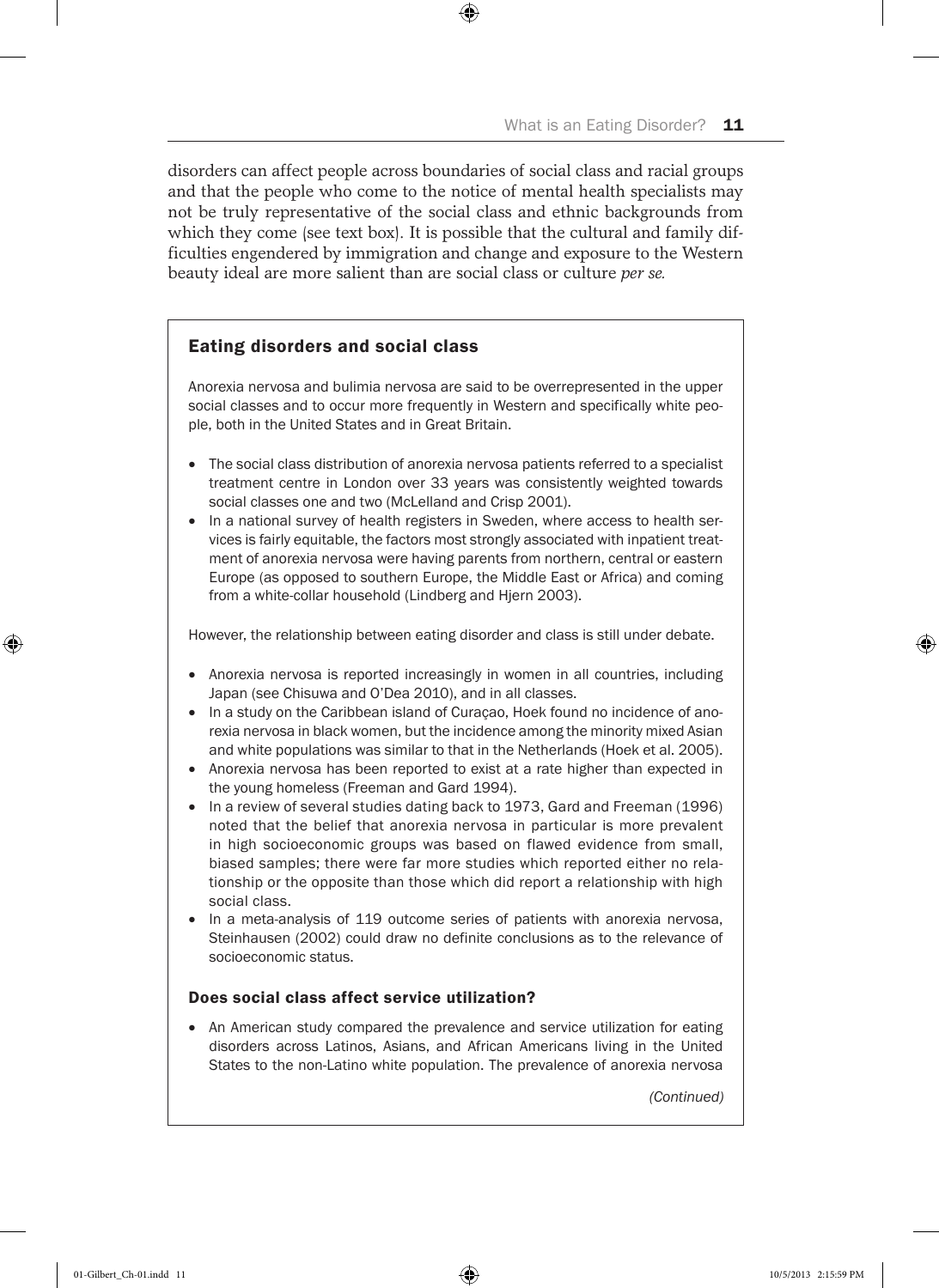#### *(Continued)*

was similar across all groups examined, but lifetime prevalence of service utilization was lower for the ethnic groups (Marques et al. 2011).

In London, referrals to a specialist eating disorder service did not reflect the ethnic composition of the local population (Waller et al. 2009).

⊕

• In Leicester, fewer than 5 per cent of female patients referred to a specialist eating disorder service were Asian, even though young Asian women comprised nearly 14 per cent of the local young female population (Abbas et al. 2010).

Some possible reasons for these discrepancies regarding ethnicity and utilization of health services in eating disorder could be:

- ethnic minority women are less trusting of medical professionals and less willing to seek help outside their immediate community;
- inequalities in health care systems;
- physicians in some settings miss the diagnosis of eating disorders in ethnic minority groups (Gilbert 2012).

# What happens to people who have anorexia nervosa?

Most anorexics have just one episode of the disorder and eventually return to a normal weight. Of those who are treated in clinics and survive, between 40 and 80 per cent achieve normal weight between two and ten years after they are first seen. However, many continue to have abnormal attitudes to food and weight for a very long time, and about half of previous sufferers do not return to eating normally. Between 13 and 50 per cent of women do not get their periods back. About 60 per cent of those who continue to maintain a low weight and have problems with eating manage to live apparently normal lives, and hold down jobs.

According to Steinhausen (1999), 5 per cent of anorexics die of anorexia nervosa. About one in five deaths is due to suicide, and the standardized mortality ratio for anorexics (risk of dying compared to the general population) has been estimated at between 5.86 (Arcelus et al. 2011) and 9.6 per cent (Nielsen 2001). The difference in these estimates could be in part due to the differing length of follow-up in the studies, as the longer the follow-up period, the greater the risk of mortality in the comparison population too, or to the introduction of increasing numbers of specialist care units for people with eating disorders, or simply to differences in the reporting of anorexia nervosa as the cause of death (Smink et al. 2012). Nevertheless, the evidence is consistent with the view that anorexics have about three times the risk of dying as people with other psychiatric illnesses (NICE 2004).

Steinhausen (2002) has conducted an exhaustive study of 119 outcome series published between 1950 and 2000, comprising nearly 6,000 patients followed up for varying lengths of time. Poor outcome has been associated with

♠

 $\Leftrightarrow$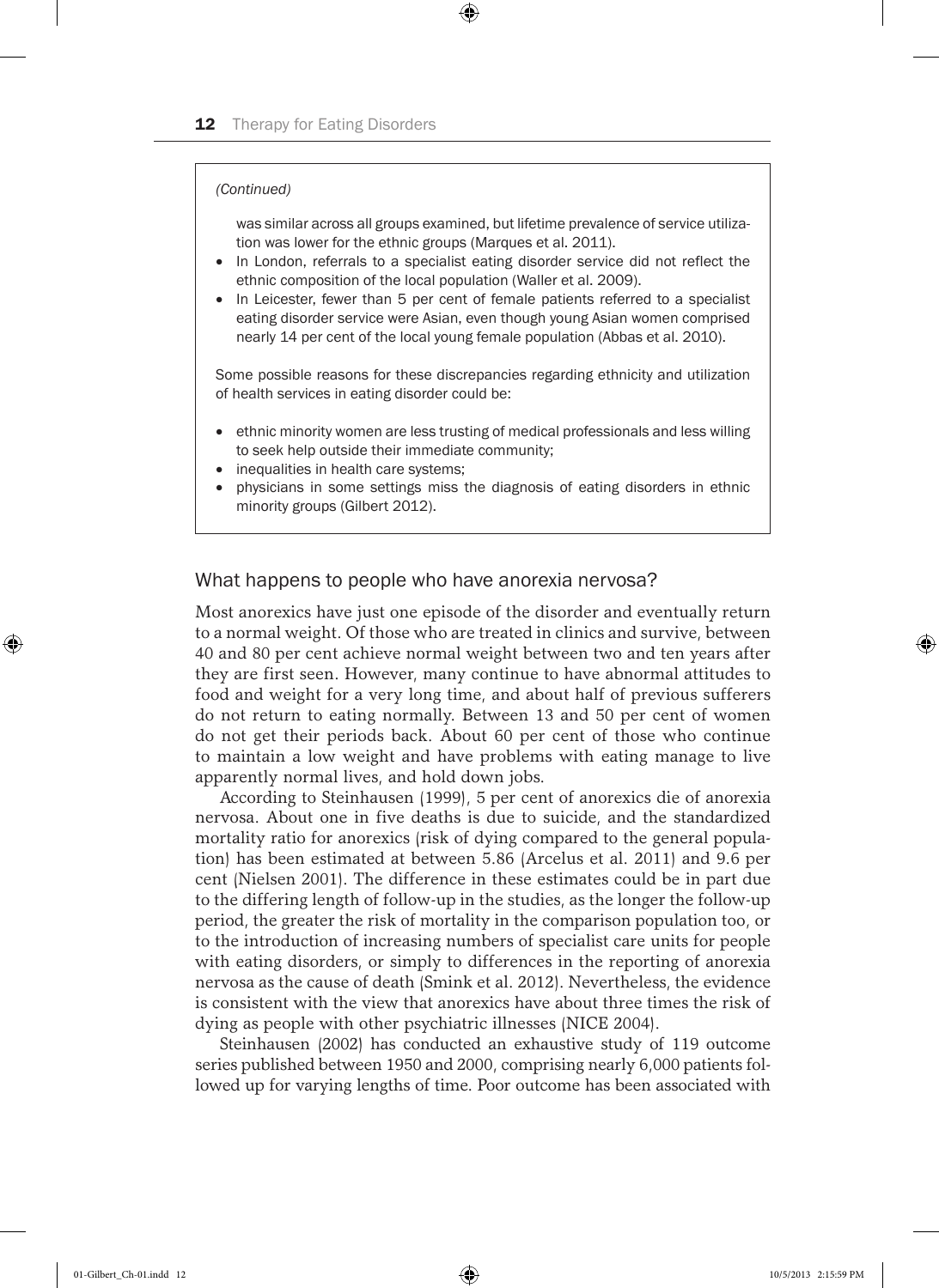a later age of onset of the disorder, a longer duration of the disorder before treatment, psychiatric comorbidity, poor family relationships and low body weight at discharge from treatment, vomiting, bulimia and purging, chronicity of illness and obsessive compulsive personality symptoms. Extrapolating from evidence from several studies, there is also a view that people who manage to adhere to programmes of treatment do better than those who do not, and that people who drop out from or reject treatment are more likely to have poorer long-term outcomes (Dejong et al. 2012). A fatal outcome has been associated with longer duration of illness, bingeing and purging, comorbid substance abuse, and comorbid affective disorders (Herzog et al. 2000).

⊕

# Bulimia nervosa

Bulimia nervosa is perhaps in some ways a more dangerous condition, if only because it is not easily recognized by other people. Bulimics are usually of normal weight. They are usually young women who have powerful urges to overeat which they alternate with periods of starving themselves or, worse still, of vomiting or purging in order to control their weight. It is possible to suffer from bulimia nervosa for many years without even close family members guessing that the person has a problem. Bulimia nervosa was first described by Gerald Russell (1979) who defined sufferers as experiencing a morbid fear of becoming fat, having powerful and intractable urges to overeat, and avoiding the fattening effects of food by self-induced vomiting or purging, or both.

*DSM-5* criteria for bulimia nervosa require that the person has 'recurrent episodes' of binge eating in which they feel out of control of eating, and where they eat more food in a two-hour period than other people would eat under similar circumstances. In addition, they use 'inappropriate compensatory behaviour' in order to prevent weight gain; for example they purge themselves by inducing vomiting, taking laxatives, diuretics or other medications; they may diet rigidly or starve themselves periodically or take excessive exercise in a bid to counteract the effects of overeating. Binge eaters qualify for a diagnosis of bulimia nervosa if they binge and attempt to compensate for their behaviour once a week or more on average for three months. In addition, their evaluation of themself is 'unduly influenced' by their body shape and weight (see American Psychiatric Association 2013).

Bulimia nervosa may be of the purging or of the non-purging type. Purgers are currently engaged in self-induced vomiting or the misuse of laxatives, diuretics or enemas. Non-purgers have used other inappropriate compensatory behaviours, such as fasting or excessive exercise, but have not regularly purged.

Many bulimics start the day by eating nothing or very little, then possibly are 'good' at lunchtime with a yoghurt or an apple. Typically, bulimics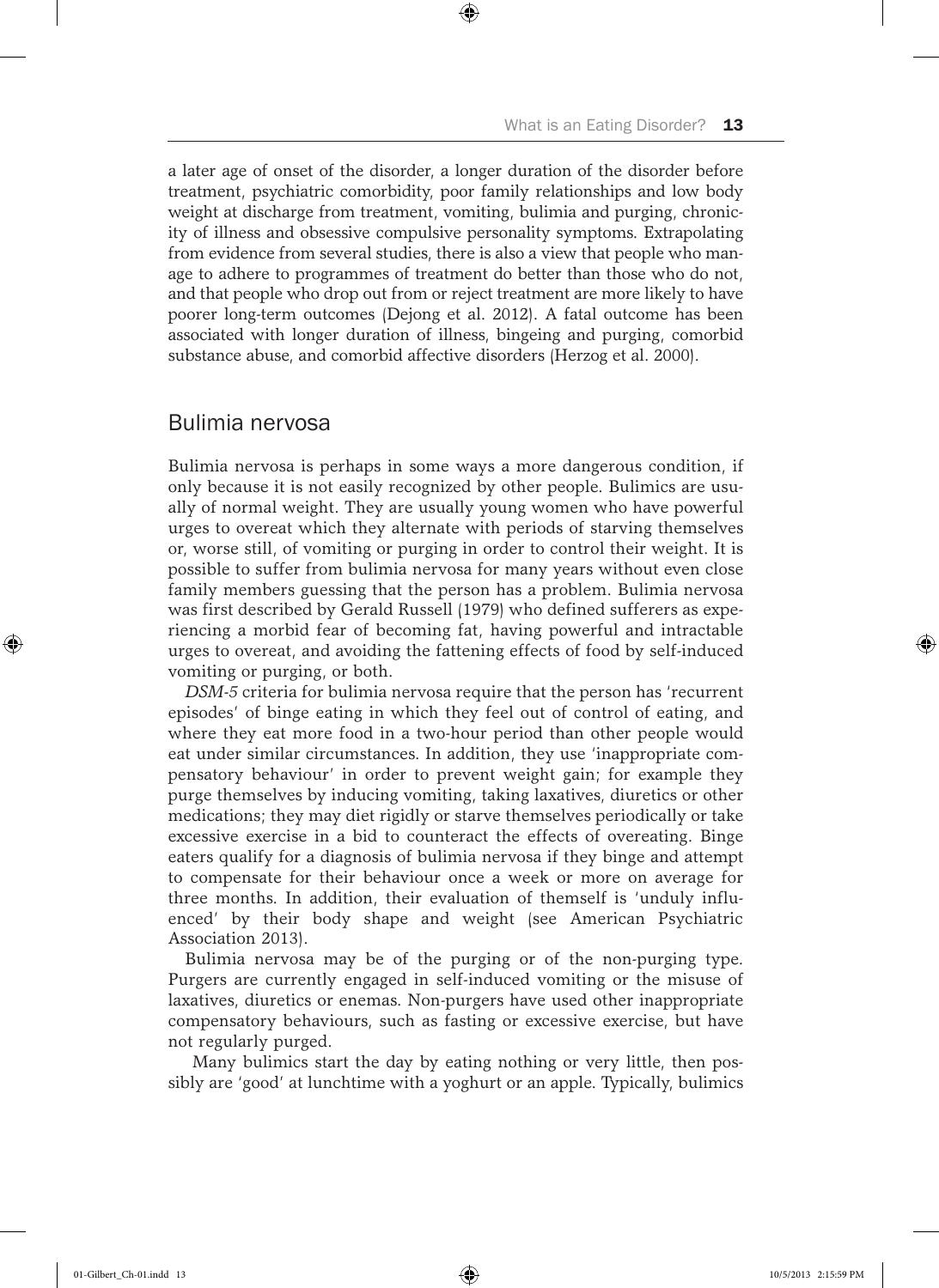eat low-calorie meals, with an emphasis on fruits and vegetables when they are not bingeing. As the day wears on, they may be overtaken by the urge to eat more and will find themselves unable to stop. After eating a meal, or perhaps just one snack item, they may go on to eat several meals or several items of food, typically high in calories, carbohydrates and, in particular, fats – packets of biscuits, confectionery, cereals, and so on. They may stop eating only when uncomfortably full, or if interrupted. After an eating binge, they experience extreme guilt and anxiety. Days of binge eating bouts may alternate with several days of strict dieting or starving. Bulimics usually binge in private, hiding the problem from other people, with whom they will appear to eat normally. Often, they do not eat normal meals at all, for fear of overeating, or of eating foods too high in fats or carbohydrates. Some have reached a stage where they have difficulty in experiencing hunger or knowing when they have reached 'fullness' at the end of a meal. Others may have come to experience a feeling of fullness after a meal as evidence of overeating and the likelihood of weight gain, thus triggering a purge response after binges or even meals of decreasing size. Ironically, despite repeated attempts to eat less or to diet, many bulimics eat more calories altogether than do normal eaters as their total intake may be larger and consist primarily of dessert and snack foods, containing a large percentage of fat. Some researchers have suggested that bulimics can consume up to 5,000 kcal in one binge, and others have suggested that they can take between three and 27 times the recommended daily caloric intake (for a discussion of binge content, see Fitzgibbon and Blackman 2004).

⊕

For many bulimics, eating may be followed immediately by vomiting, perhaps once, or several times, until the sufferer feels her digestive system has been 'flushed out'. Some vomiters will use this means of purging themselves perhaps on two or three occasions per week. Others find themselves vomiting up to five or six times a day, directly after eating any but the most 'slimming' foods. Some bulimics can vomit only after consuming a very large amount of food. They can therefore become trapped in a vicious cycle. Once having discovered the possibility of vomiting, they will use it whenever they have broken their self-imposed dietary restrictions. Hence, if they overeat on only one occasion or eat one item of 'forbidden' food, they may decide to vomit and therefore eat to fullness in order to do so. Some patients induce vomiting by inserting their fingers into the throat; this may cause the tell-tale sign of abrasions and calluses on the hand and knuckles (Russell's sign). Other patients use an implement such as a spoon or toothbrush. For some people, vomiting may be so well practised a habit that sufferers have learned to vomit simply by leaning forward. Many people will have learned also to use specific 'markers' in their food; for example, eating tomatoes or red pepper at the beginning of a planned binge in the erroneous belief that when they see red in their vomit this will signify that they have been able to purge themselves of all the food they have consumed.

About 27 per cent of bulimics have used laxatives, most commonly of the stimulant type. A small proportion of people with more severe forms of

⊕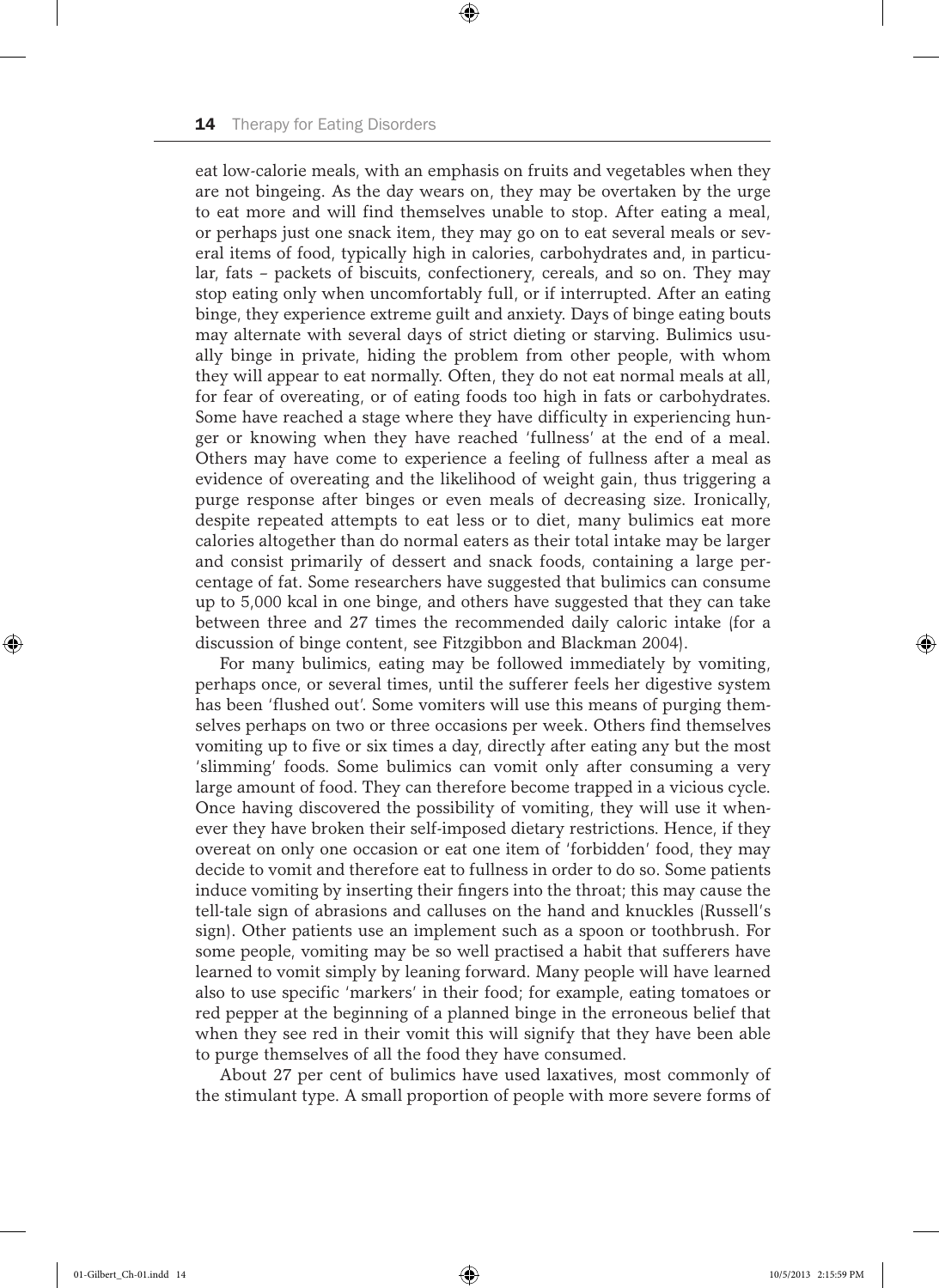eating disorder also use chewing and spitting out food without swallowing as a means of ridding themselves of excess calories (Kovacs et al. 2002).

⊕

#### Who develops bulimia nervosa?

Sufferers are usually women between the ages of 18 and 34, with an average age of 24 years. The disorder has its onset, on average, between the ages of 16 and 18, and in the majority of sufferers follows a period of extreme dieting and loss of weight. People present themselves for treatment between one and five years after the disorder has started.

Because of the hidden nature of eating disorders, in normal-weight bulimia in particular, there is growing awareness that they may be more prevalent than we currently realize, affecting a wide range of people including anorexics and ex-anorexics. Christopher Fairburn conducted a series of surveys in Oxford to estimate the prevalence of binge eating and bulimia nervosa in the general population. He concluded that the point prevalence of bulimia nervosa among adolescent and young adult women is between 0.5 and 1.0 per cent, with a lifetime prevalence closer to 2 per cent, reflecting the fact that the disorder has a limited lifespan (see Fairburn and Beglin 1990; Fairburn, Hay and Welch 1993). Meanwhile, researchers in the United States have conducted surveys which suggest that the problem is widespread there too.

Estimates of prevalence have varied as widely as between 1 and 20 per cent – largely because of the wide variations in definition. When studies using comparable strict criteria are examined (where minimum frequency of binges is at least eight or four per month), lifetime prevalence of bulimia nervosa appears to be between 1.0 and 1.6 per cent of young adolescent and adult women (see Fairburn and Beglin 1990; Trace et al. 2012).

Little has been said about males with bulimia nervosa, but Carlat and Camargo (1991) have reviewed the literature between 1966 and 1990 and have concluded that it affects approximately 0.2 per cent of adolescent boys and young adult men, and that 10–15 per cent of all bulimics identified in community-based studies are male.

## Bulimia nervosa and purging

Since the early descriptions of bulimia nervosa, there has been a vast amount of interest in the disorder and its treatment and considerable discussion about the criteria necessary for defining it. One reason for this appears to lie with the increasing awareness that there is much overlap between the behaviour of anorexics, bulimics and, indeed, some obese people. For example, about one-quarter of sufferers may have been anorexic in the past, and between 30 and 40 per cent have previously been overweight. Also, there is a large question-mark over the necessity for sufferers to use purging behaviours in order to qualify for a diagnosis of bulimia nervosa.

⊕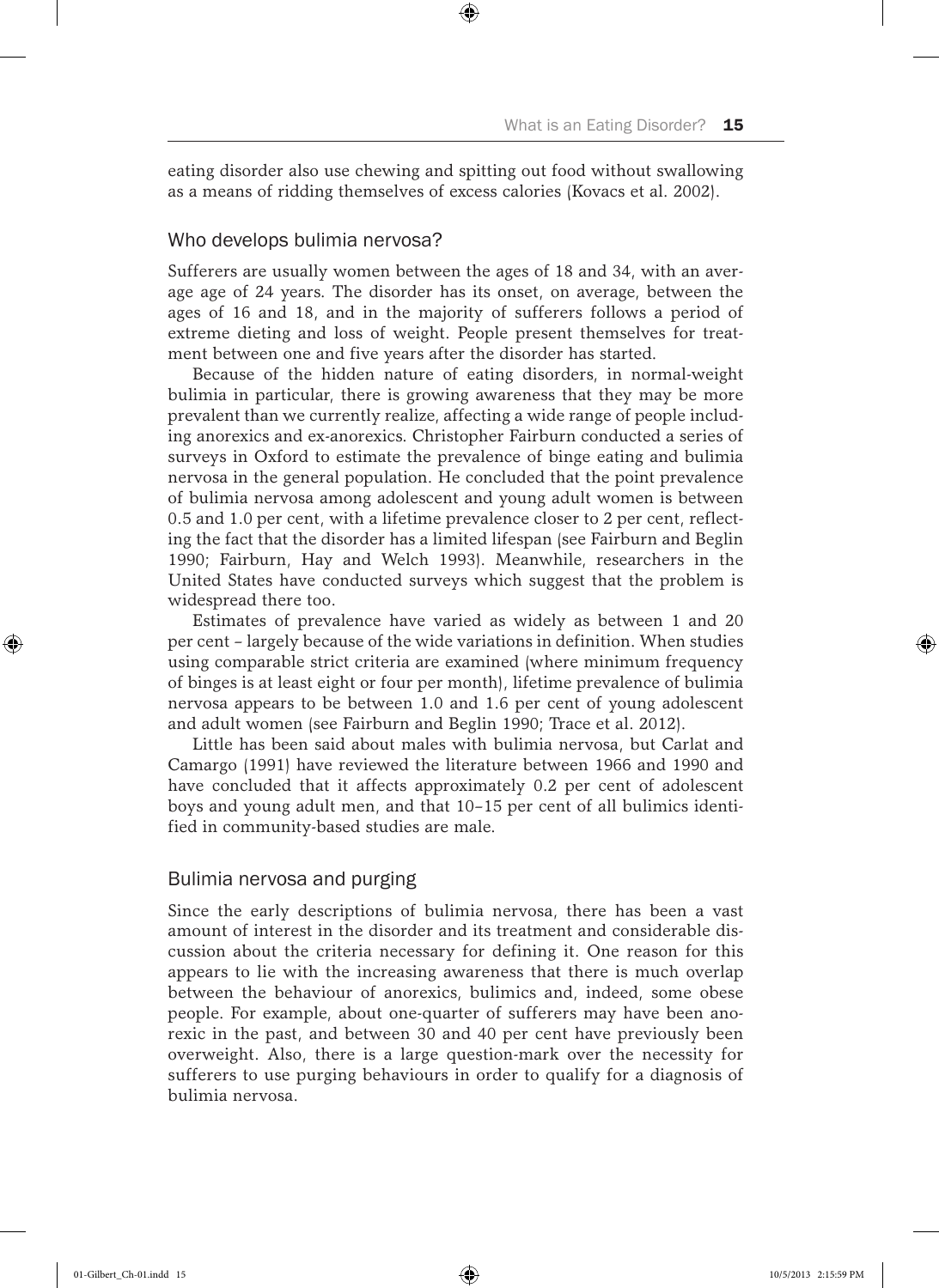Nevertheless, most research and treatment studies have focused mainly on bulimics who purge. In a review paper addressing the subtyping of bulimics, Mitchell (1992) noted the suggestion that purgers have more body-image disturbance and more anxiety about eating than do nonpurgers, greater problems with concentration, feelings of guilt, worthlessness and more suicidal ideation. Non-purging bulimics, however, tend to be overweight as well as older, and they binge eat less often than do purgers.

⊕

However, most people who come for treatment are likely to use purging of some form or other. In one sample of 245 bulimics, nearly 80 per cent used two or more forms of purging behaviour, and only 16 per cent of those who did purge relied on vomiting alone (Tobin et al. 1992). Frequency of purging is often seen as a marker of severity. Keel and her colleagues have suggested that it is associated with general psychopathology – for example, a greater degree of depression, impulsivity, and anxiety and personality disorder diagnoses – and that the use of multiple methods of purging is a better indicator of severity of the eating disorder itself than the frequency of purging (Edler et al. 2007).

#### Bulimia nervosa and other problem behaviours

The majority of bulimic patients experience clinical depression at some point (Hudson et al. 2007), and in a national survey in the United States, 27 per cent of adolescents endorsed three or more comorbid disorders (Swanson et al. 2011). Many authors have noted that some bulimics have an increased prevalence of other disturbed behaviour, such as abuse of alcohol and illicit drugs, sexual promiscuity, self-harm and suicide attempts (see Waxman 2009 for a review). In one American study, nearly 40 per cent of inpatients, in particular those with bulimia nervosa, exhibited selfinjurious behaviours – for example, hair pulling, scratching, cutting (Claes and Vandereycken 2007) – while, in an extensive review of outpatient studies, Sansone and Levitt (2002) concluded that the prevalence of self-injury in bulimic outpatients was 25 per cent and that of suicide attempts 23 per cent. On the basis of these specific problems with impulse control, Hubert Lacey proposed a subtype of bulimia nervosa called 'multi-impulsive' bulimia (MIB) to describe people who exhibit three or more impulsive behaviours (Lacey and Evans 1986).

An alternative way to view this phenomenon is that it is largely part of a continuum linked with severity of clinical disturbance. This notion fits in with clinical experience which suggests that the more disturbed and upset the person, the more likely they are to resort to other means of improving their mood such as drugs and alcohol, the more likely they are to discover the utility of stealing to obtain large supplies of food, and the more likely they are to be driven to attempts at self-mutilation or suicide. In her review, Waxman (2009) cites evidence to suggest that some

⊕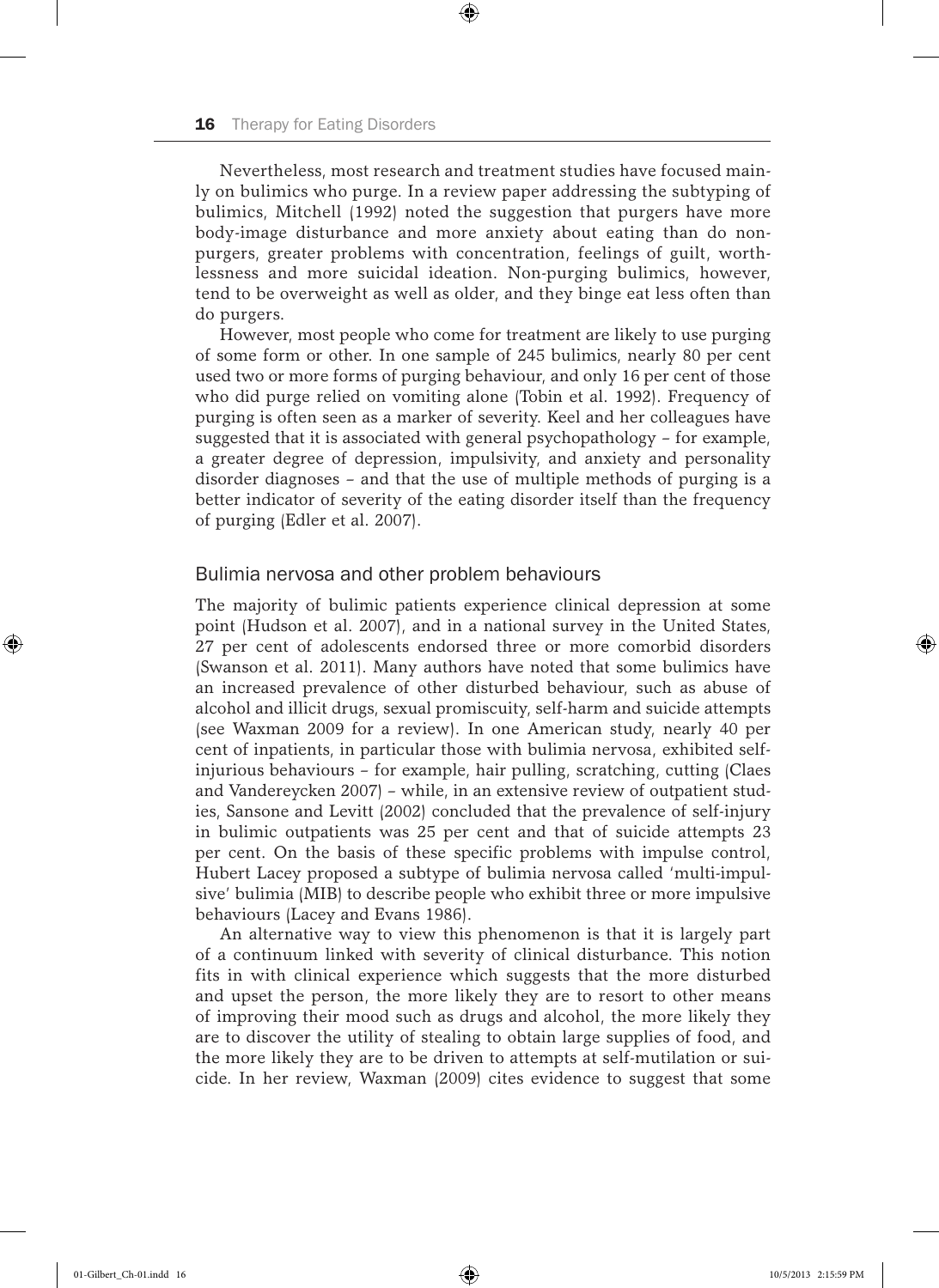individuals with MIB start showing impulsive behaviours well before the development of eating disorder symptoms. Hence, in one study, the author reported that 80 per cent of individuals with MIB engaged in self-mutilation or suicide attempts before displaying eating disorder symptoms. What is more, multi-impulsivity was associated with the loss of a parent in childhood (by divorce, death or separation) and a greater likelihood of having been physically, sexually or emotionally abused as children. These differences suggest that rather than necessarily being the result of eating disordered behaviours, the multi-impulsive behaviours seen in people with eating disorder may themselves be an expression of an attempt to cope with major psychological distress, of which binge eating and purging are just one manifestation.

⊕

An additional area for concern has been the nature and extent of the binge eating itself. A binge is, by its very nature, private, inaccessible to the public eye, and diagnosis is therefore reliant on self-report of varying clarity and reliability. In order to ensure some uniformity across cases, the *DSM-5* criteria specify a minimum average of one binge eating episode per week for at least three months, and eating a large amount of food within a two-hour period. It is, of course, possible to experience binge eating without actually fulfilling the *DSM-5* criteria for an eating disorder. Estimates of admitted binge eating in females have ranged from 20 per cent in a community survey of women of reproductive age to 90 per cent in a sample of college students.

## Characteristics of a binge

The term 'binge' is used differently by different people. For example, the following descriptions might be given by three different people to apply to a binge:

- two meals plus a packet of biscuits and a box of cereal;
- a couple of bars of chocolate and two apples;
- a bowl of cereal or a sandwich (i.e., after consuming what others would regard as a normal or even a very small amount of food).

Some researchers in the field have relied on their own varying definitions of a binge, but others have followed those prescribed in successive revisions of the *Diagnostic and Statistical Manual of Mental Disorders* of the American Psychiatric Association.

- trapid consumption of a large amount of food in a discrete period of time, usually less than two hours' (*DSM-III*: American Psychiatric Association 1980);
- 'rapid consumption of large amounts of food in a discrete period of time' (DSM-*III-R*: American Psychiatric Association 1987: 68);

*(Continued)*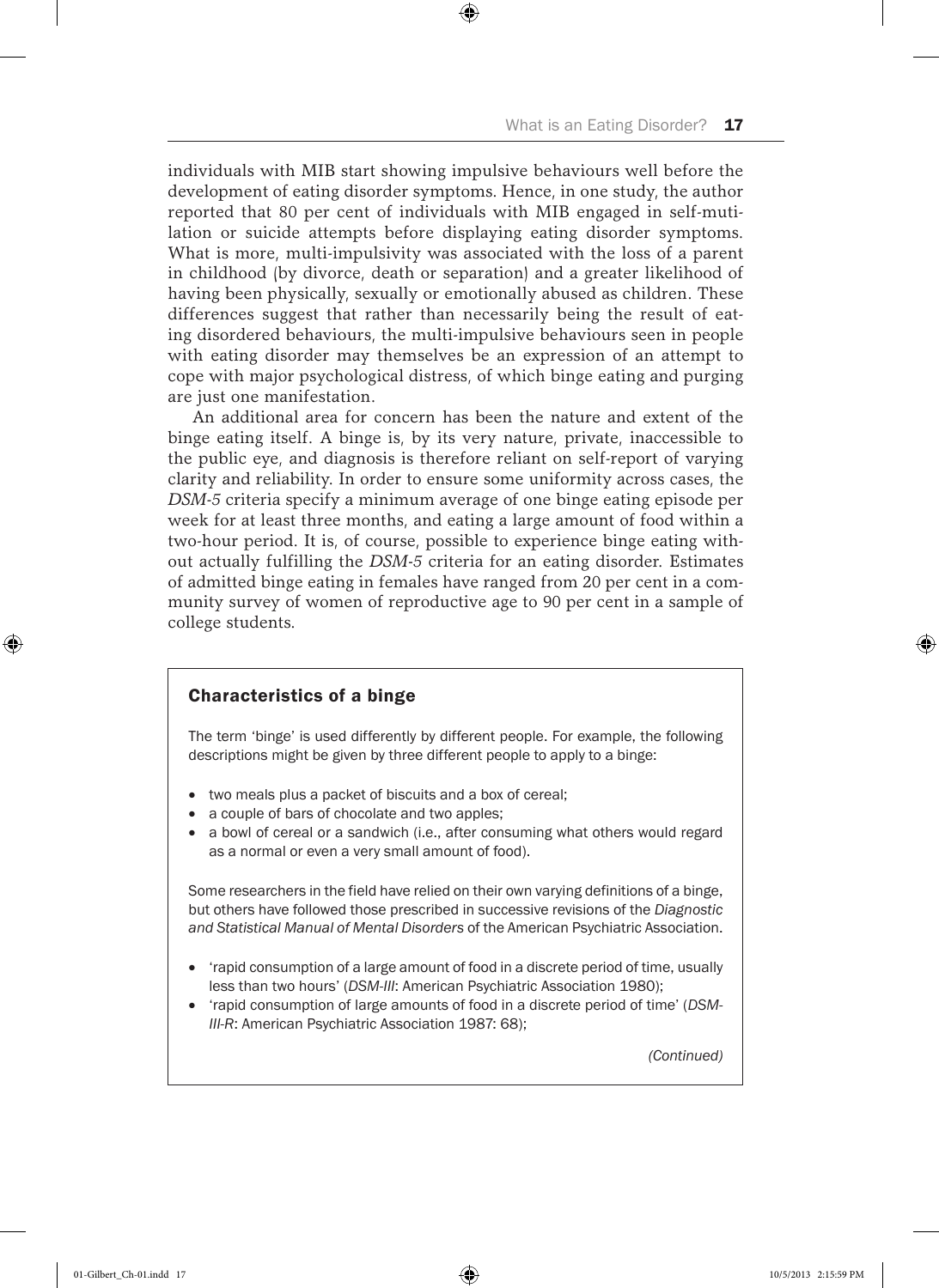#### *(Continued)*

• 'eating, in a discrete period of time, an amount of food that is larger than most people would eat during a similar time period or under similar circumstances' and 'a sense of lack of control over eating during the episode' (*DSM-IV*: American Psychiatric Association 1994: 549; *DSM-5*: American Psychiatric Association 2013).

 $\textcircled{\scriptsize{*}}$ 

Many binges in bulimia nervosa and binge eating disorder consist of large quantities of calories, in the range of 2,000–5,000 kcal. However, there is also a wide variation in the size of perceived binge episodes, and many reported binges consist of very small to moderate amounts of calories (Wolfe et al. 2009).

Hence, some clinicians and researchers make the distinction between objective and subjective binges.

Whether bingeing is subjective or objective may make no difference to the outcome of treatment (Dalle Grave et al. 2012).

Like anorexia nervosa, bulimia nervosa can take its toll physically on the health of sufferers. Amenorrhoea has been described in between 7 and 40 per cent of female sufferers, and a higher proportion, between 37 and 64 per cent, are likely to have irregular menstrual cycles (Pinheiro et al. 2007). Some bulimics experience oedema and possible kidney dysfunctions. Potassium, chloride and hydrogen ions are lost in the vomitus, resulting in symptoms of muscle weakness, constipation and headache. Sufferers also experience palpitations, abdominal pain, easy fatiguability, sore throat and swollen salivary glands. The disorder leads to a predisposition to cardiac arrhythmias. Many bulimics have dental problems, and, indeed, their condition may first be picked up by their dentists, as the continual presence of vomitus in the mouth can cause tooth enamel to dissolve.

## What happens to people who have bulimia nervosa?

A large number of outcome studies has been published since the disorder was first described. Steinhausen and Weber (2009) have conducted a metaanalysis of 79 study series covering over five and a half thousand patients between 1981 and 2007. Patients in these studies were followed up for between 6 months and 12.5 years with an average of three months. The course of their eating disorder varied greatly between individuals: about 45 per cent of the patients had a full recovery, 27 per cent improved 'considerably', but nearly 23 per cent had a chronic, protracted course. Just over a fifth of sufferers in 23 studies had crossed over to another disorder at follow-up, chiefly a subclinical form of bulimia nervosa, but with nearly 6 per cent developing anorexia nervosa. The authors of another review of follow-up studies note that the route to recovery in bulimia nervosa is also

♠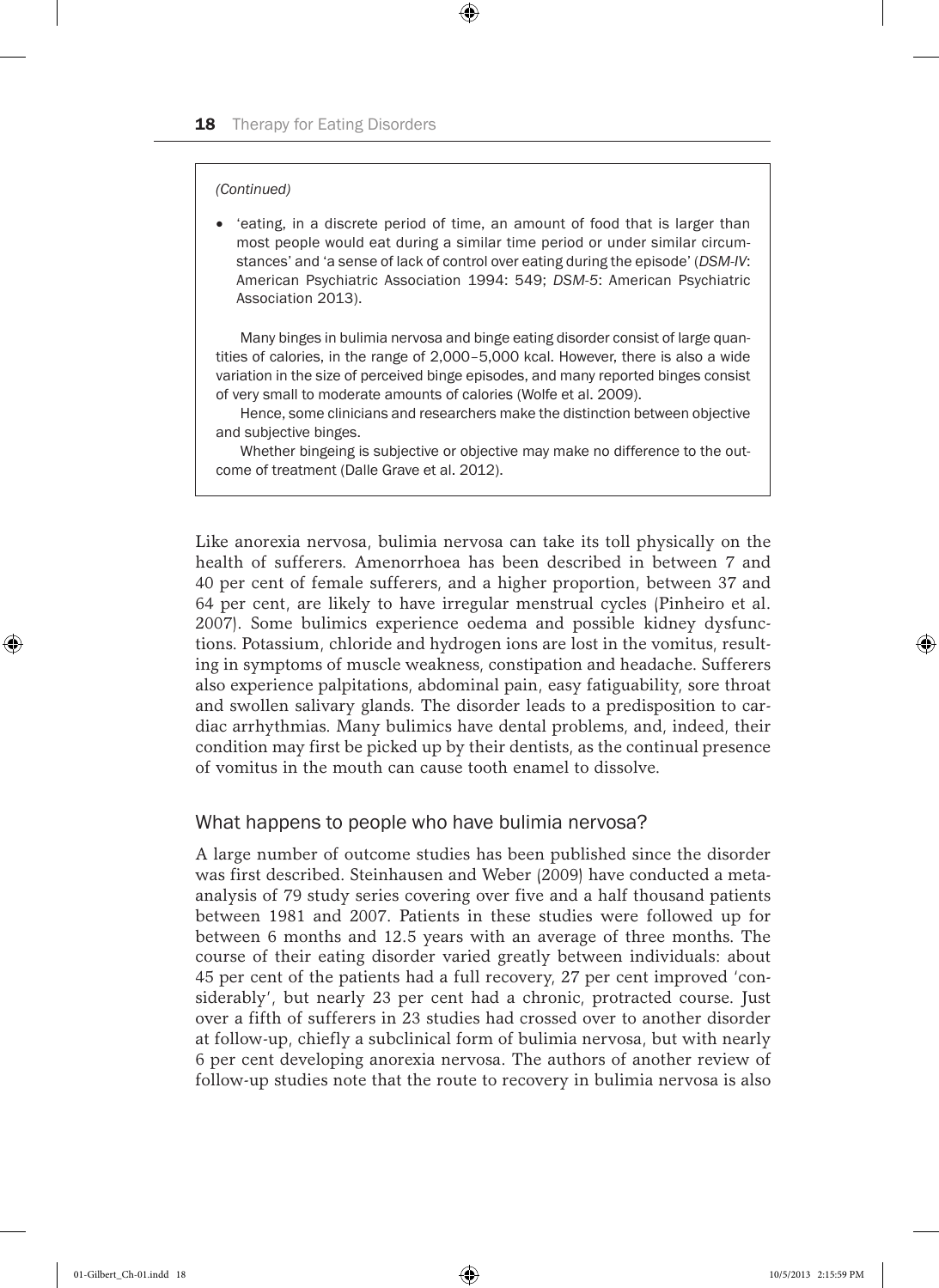characterized by remission and relapse and frequent diagnostic crossover (Crow and Brandenburg 2010).

⊕

Bulimia nervosa is not generally seen as presenting as serious a risk to health as the less common anorexia nervosa. Nevertheless, there are some people for whom the disorder can be chronic, long term or even life threatening, with a standard mortality ratio of 1.93 per cent (Arcelus et al. 2011). In a follow-up study of over 900 bulimia nervosa sufferers, 23 per cent of those who died had committed suicide (Crow et al. 2009).

The relationship between other factors and outcome is not clear, with different studies citing different views; for example, with regard to perfectionism, emotional lability and self-esteem. There were, however, consistent findings regarding the relationship between the existence of multi-impulsive behaviours and substance use disorders with poor outcome. Good social adjustment and close relationships were identified as positive prognostic factors in some studies, while a high degree of psychosocial stress and low job status were considered negative factors (Steinhausen and Weber 2009). Also, several authors have concluded that recovery is more likely the earlier the person receives treatment (see Reas et al. 2000; Steinhausen and Weber 2009). Thus, it seems that bulimia nervosa is 'a serious disorder with unsatisfactory recovery and improvement rates' and that many sufferers 'continue to have chronic eating disorder problems and other comorbid psychiatric disorders over extended periods of their lives' (Steinhausen and Weber 2009: 1338). Whether or not people with binge eating or purging problems present themselves for treatment, their behaviour can have a significant effect on their daily life. In a community-based study of 3,000 people in Australia, the number of days participants reported as being unable to fulfil their normal role at home or at work was significantly higher in people who admitted to binge eating or purging (Mond and Hay 2007). At the same time, however, 60–75 per cent of sufferers do not request treatment for an eating disorder even if they have been treated for associated mental and physical problems (see review by Mond et al. 2007).

# Binge eating disorder

A third major category of eating disorder is that of binge eating disorder (BED). Like people with bulimia nervosa, people with binge eating disorder experience episodes of binge eating characterized by eating large amounts of food in a short space of time and a sense of lack of control while eating. Sufferers are likely to eat more rapidly than normal, to eat when not hungry and/or past the point of fullness. Most feel guilty and embarrassed about their perceived overeating and frequently eat in secret. Unlike bulimics however, people with binge eating disorder do not usually compensate for their behaviour by restricting or purging or by other means. The *DSM-5* specifies that episodes of binge eating take place at

⊕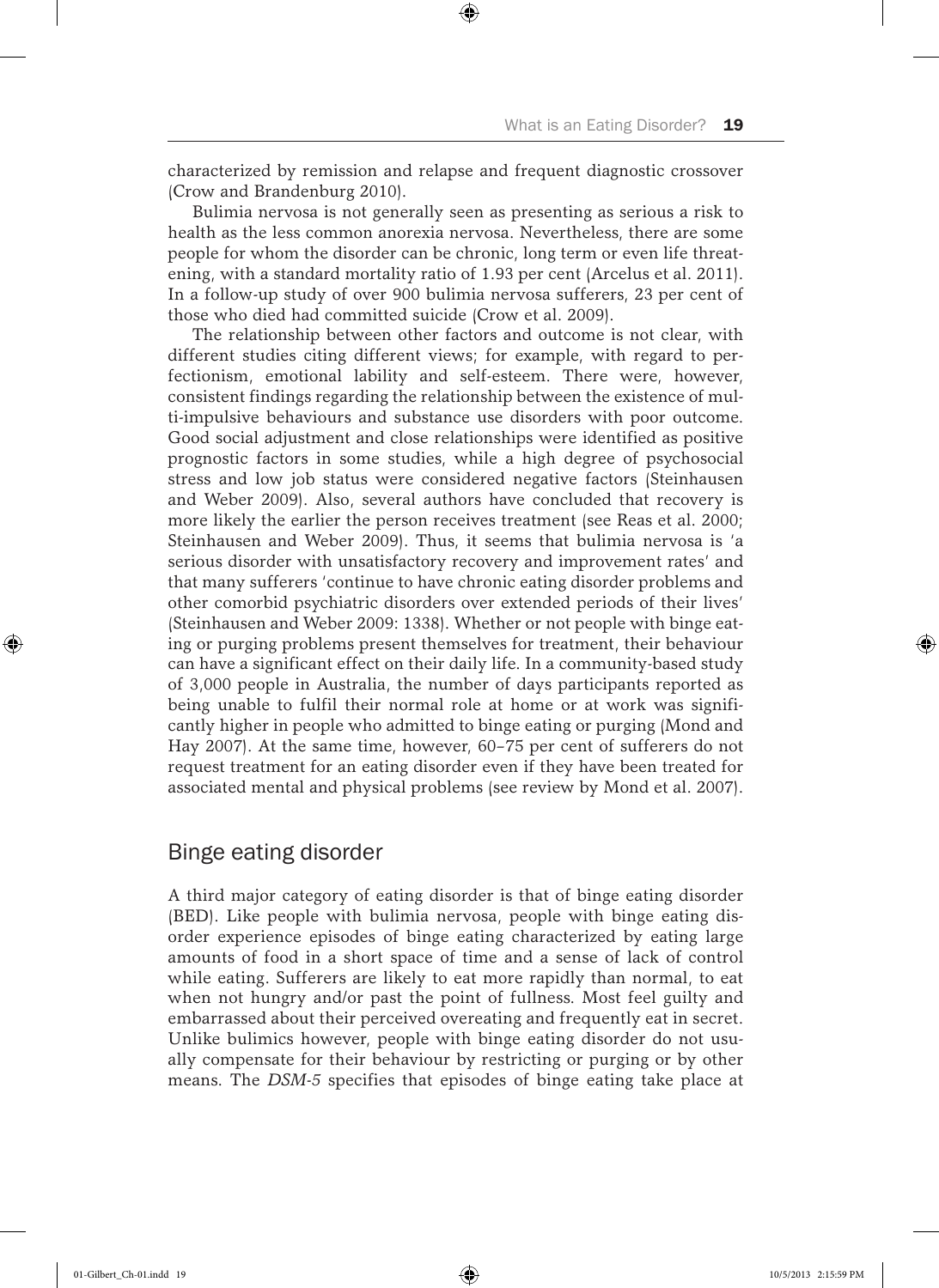least once a week for three months in order to qualify for the diagnosis of binge eating disorder (American Psychiatric Association 2013). Most, but not all, people with binge eating disorder are obese; they experience marked distress about binge eating but cannot be diagnosed as having bulimia nervosa as they binge eat without regularly attempting to compensate for their binge eating behaviour. For many years, questions revolved around whether binge eating disorder is a distinct clinical entity in its own right, separate from bulimia nervosa and other disorders. Questions focused on three areas: how far it can be distinguished from bulimia nervosa or anorexia nervosa; how far it is simply a variant of bulimia nervosa; and how far it is a subtype of obesity, for as body mass increases, so do rates of binge eating (for a fuller discussion see Devlin et al. 2003.) Robert Spitzer, with several other researchers in the obesity field in the United States, conducted a survey of several weight control programmes together with a large community survey. Spitzer's group was the first to suggest that the disorder, which includes the key aspects of loss of control and distress about the binge eating, affects about 30 per cent of people attending hospital-based weight control programmes but only 2 per cent of normalweight people and 4 per cent of obese people in the community (Spitzer et al. 1992). They concluded that binge eating disorder was associated with a lifetime history of severe obesity and frequent significant weight fluctuations, and may be slightly more prevalent in the general population than purging bulimia nervosa. They proposed that the disorder be treated as a diagnostic category in its own right in the *DSM*; and in a second multi-site study they found that this group of people also experienced several additional problems which could qualify for psychiatric disorder, including impaired work and social functioning, over-concern with body shape and weight, general psychopathology, and a strong history of depression, alcohol or drug abuse and of treatment for emotional problems (Spitzer et al. 1993).

⊕

Several other studies have also suggested that people with binge eating disorder experience high levels of subjective distress, impairments in quality of life, and comorbid mental disorders similar to those experienced by people with other eating disorder diagnoses and to a greater degree than do obese people without binge eating disorder (Wonderlich et al. 2009). Unlike bulimia nervosa, according to Spitzer and colleagues, binge eating disorder was only slightly more common in females than in males in the weightcontrol samples and was equally common in males and females in the community non-patient and college samples. Hudson and colleagues applied the *DSM-5* criteria to an earlier large population study in the United States and estimated that the lifetime prevalence of binge eating disorder could be as high as 3.6 per cent in women and 2.1 per cent in men (Hudson et al. 2012). Meanwhile, in Europe, the lifetime prevalence of binge eating disorder has been calculated as somewhat lower, at 1.9 per cent for women and 0.3 per cent for men (Preti et al. 2009).

⊕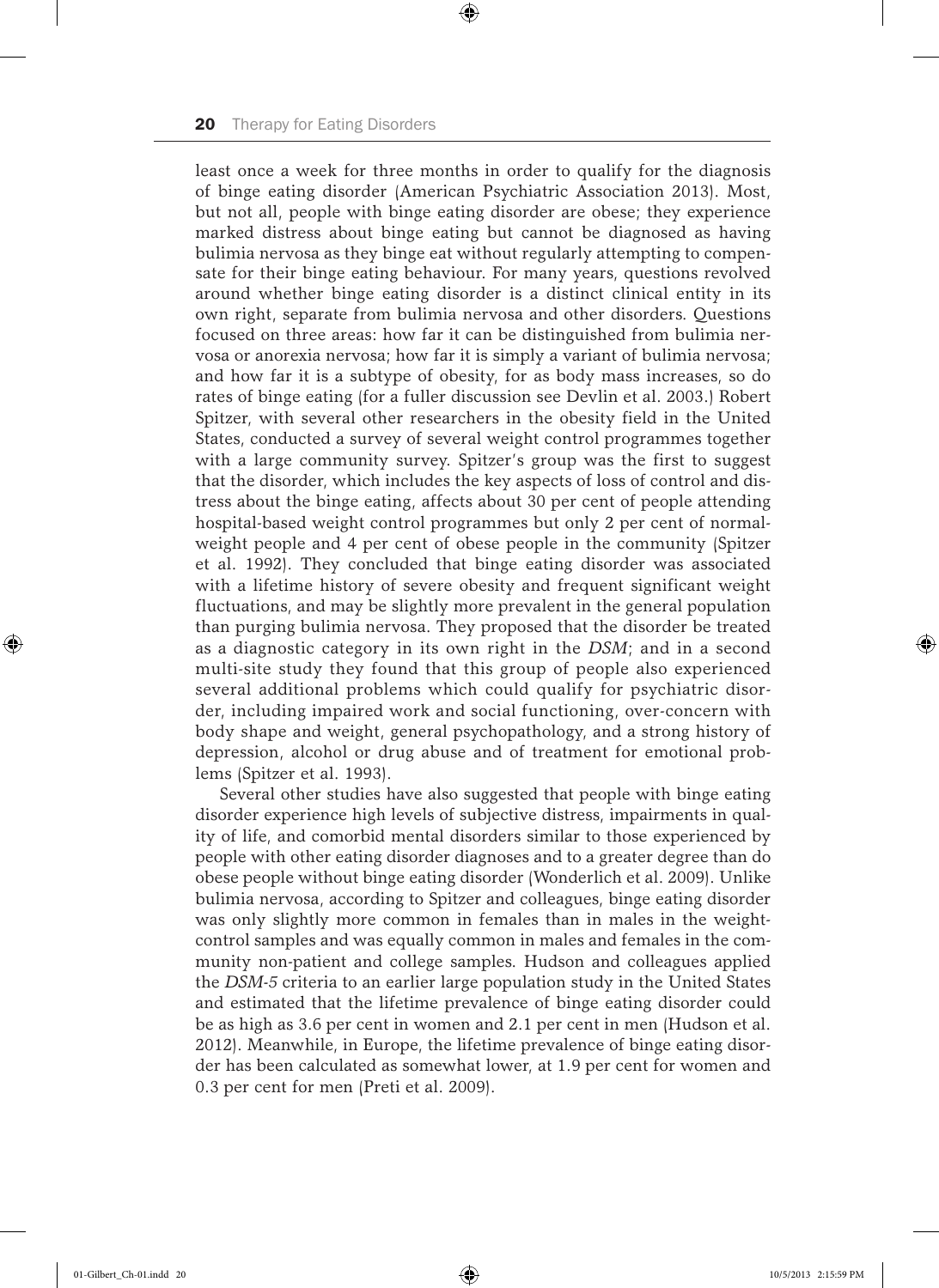Another important difference between people with binge eating disorder and those with bulimia nervosa is found in the temporal relationship between weight worries and dieting behaviour and the start of binge eating. Whereas, for most bulimics, dieting precedes binge eating, for many people with binge eating disorder, bingeing long precedes dieting as a major problem and obesity develops several years later. Of binge eating sufferers, 45 per cent reported dieting before starting to binge eat in one research study, whereas 55 per cent reported binge eating before their first diet (Spurrell et al. 1997). The 'binge-first' group had started binge eating at a younger age than did the 'diet-first' group, and also had a history of more psychiatric problems.

⊕

Sufferers of binge eating disorder are likely to have poorer social functioning, higher levels of disability and more health problems than do people without eating disorders (see Wilfley et al. 2003). Although it is linked with obesity, obese and non-obese sufferers have similar characteristics in terms of eating pathology and levels of depression. However, non-obese sufferers are usually younger and less willing to present to mental health services than are their obese counterparts and this raises the question of whether they are indeed the obese people of the future (Dingemans and van Furth 2012).

Any therapist who is asked to treat people with eating disorder is likely to be faced with the need to provide an effective treatment for the condition, however categorized. This consideration becomes increasingly important with the rapid rise in the population of obesity. Obesity is classified as a body mass index (BMI) of 30 kg/ $m^2$  or over. In the United States, surveys in 2009–10 found that over 35 per cent of adults were obese (International Association for the Study of Obesity 2012). The rest of the Western world is fast catching up with this epidemic. In Britain, in 1980, only 7 per cent of the adult population were obese. This figure had more than doubled by 1993 to 15 per cent and in 2010, just over a quarter of adults (26 per cent of both men and women aged 16 or over) were classified as obese. It is likely too that among the remaining 75 per cent of the population, about half has a body weight higher in relation to their height than the desirable range (Wiseman 1996).

# Binge eating in obesity

Possibly 50 per cent of obese people suffer with binge eating problems. The question often arises as to how far obesity is itself an expression of eating disorder, and therefore it is relevant to discuss it briefly here. Obesity results from an excess of energy intake over expenditure. On average, obese people have been found to expend more energy than normal-weight people; therefore they must, on average, take in more food in order to remain obese (see Garrow 1988). This idea has for a long time formed the basis of an assumption that obese people must eat more than lean people in order to be fat. However, the vast amount of research time and effort that has been expended on the question of whether obese people eat more than do people

⊕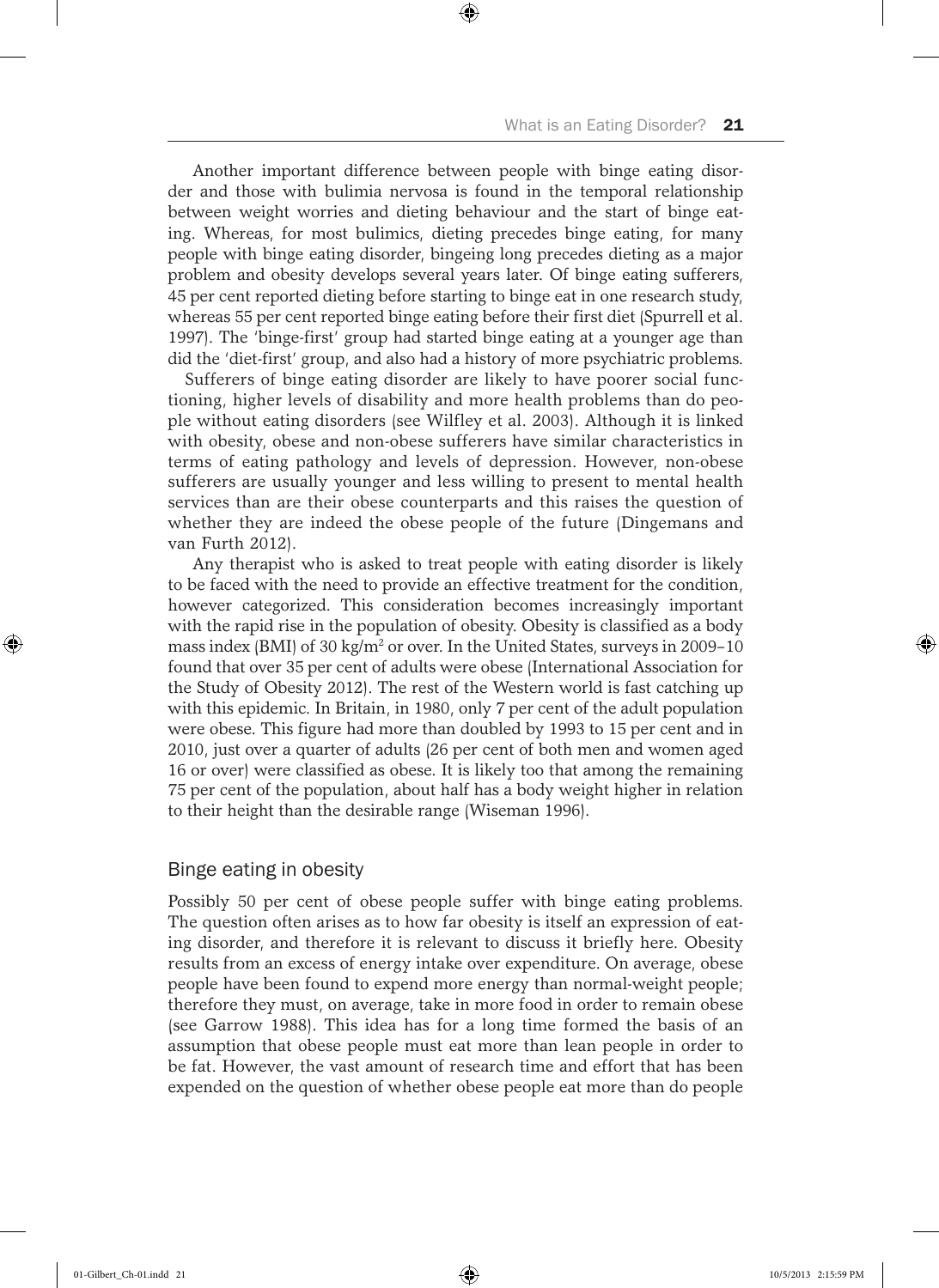of normal weight has yielded inconclusive results. Obese people, knowing themselves to be prey to comments such as 'he/she shouldn't be eating that', seldom admit to overeating, or to eating in response to negative mood, even if they perceive themselves as doing so. When bulimia nervosa was first described, the emphasis was on binge eating in people of normal weight and descriptions of obese people distressed by overeating were fairly rare.

⊕

One of the first descriptions of binge eating in obese people was that of Stunkard (1959), an American research psychiatrist who noted that a small proportion of his patients (less than 5 per cent) binge ate, some of them at night. Hilde Bruch (1974) pointed to a higher proportion of her patients with similar problems, but her numbers would naturally have been greater as she was a psychiatrist who was known for her interest in people who struggled to control their food intake. More recently, there has been evidence, from both clinical observation and research, that up to 50 per cent of obese people binge eat. At least a small proportion could be said to meet the *DSM-5*  criteria for bulimia nervosa or binge eating disorder. In a population survey in South Australia in 2005, one in every five people suffering obesity also admitted to suffering from comorbid eating disorder behaviours, chiefly in the form of binge eating, but also including strict dieting and purging behaviours (Darby et al. 2009). What is more, the prevalence of comorbid obesity and eating disorder behaviours had increased more in the previous ten years than had the prevalence of either obesity or eating disorder alone.

# Feeding or eating disorder not elsewhere classified

Until recently, the term 'eating disorder' applied largely to either anorexia nervosa or bulimia nervosa. As with many classification systems, this produced the difficulty that, if a person had an eating problem, health professionals would try very hard to make it 'fit' one of the two descriptions, possibly ignoring the features that singled the person out as being different; or they would assume that the person did not really have an eating disorder at all. However, it is now recognized that at least 50 per cent of people with eating disorders fit some, but not all, of the criteria for either anorexia nervosa or bulimia nervosa. For example, they may have all the features of anorexia nervosa but, despite significant weight loss, their weight is either within or above the normal range (perhaps in a previously obese or overweight person who has lost a large amount of weight through strenuous dieting); or they may have all the features of bulimia nervosa but with attempts to compensate for overeating that do not reach current *DSM* criteria for duration or frequency.

There has been much discussion about how to characterize people with so-called 'atypical' eating disorders and about whether these people merit assignment to a specific psychiatric diagnosis. This is largely because the nature of the difficulties varies so greatly and because as yet they have no easily definable common 'course' or outcome. Hence, these people are

⊕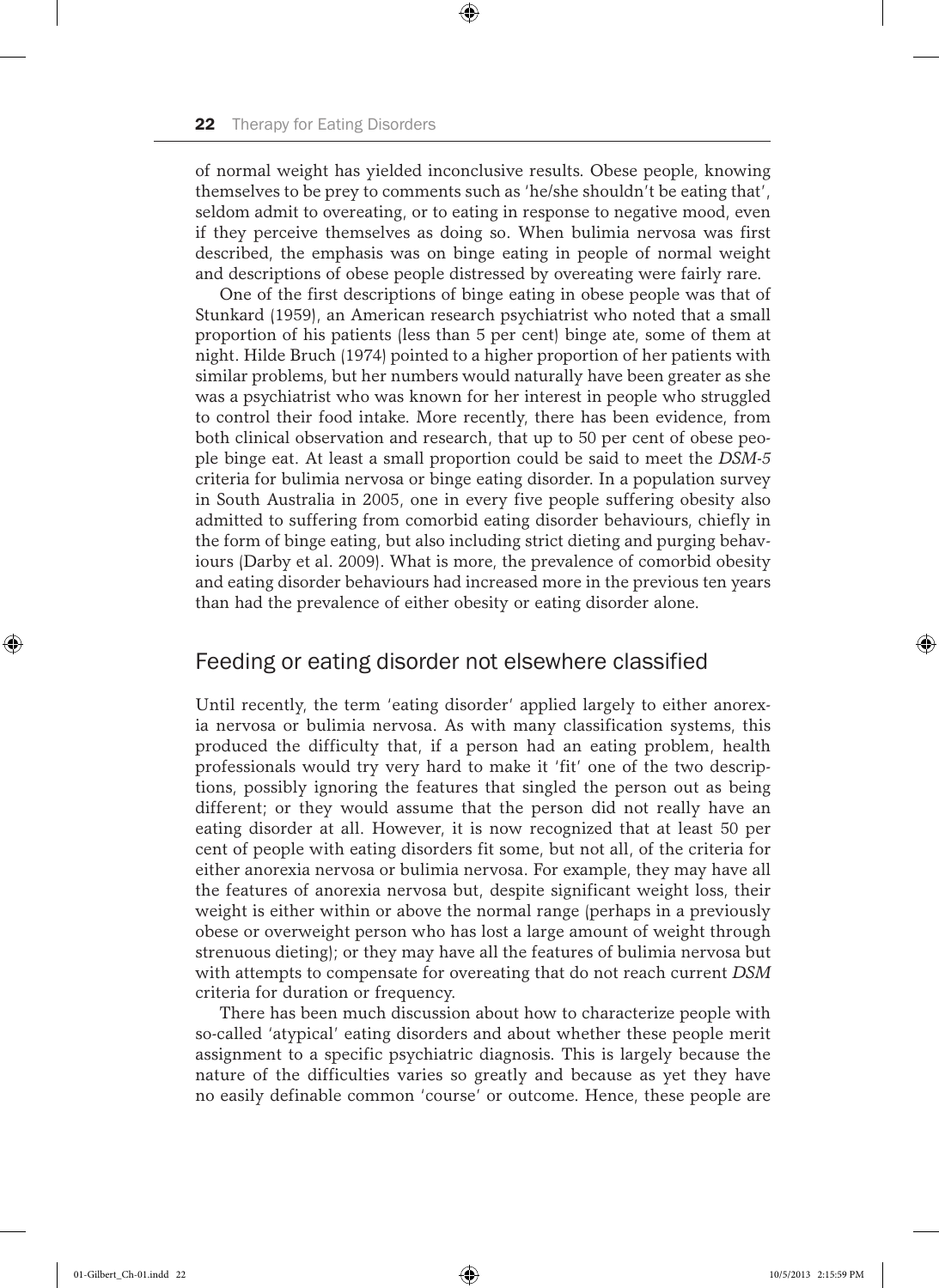currently classified in the *DSM-5* in a section entitled 'Feeding or Eating Disorder Not Elsewhere Classified' (FEDNEC).

⊕

One such group is the group identified as suffering with 'purging disorder'. Sufferers are people who, like bulimics, regularly purge, ostensibly in order to control their weight, and whose self-evaluation is unduly influenced by body shape or weight or an intense fear of gaining weight or becoming fat (Keel and Striegel-Moore 2009). Unlike bulimics, they either do not binge eat or their binge eating, if it occurs, is subjective rather than objective. Studies have reported average age of onset around 20 years, with estimates of prevalence similar to that of anorexia nervosa and bulimia nervosa (Keel 2007) and higher in girls than in boys (Keel and Striegel Moore 2009). In a Canadian study of nearly two thousand adults referred to a tertiary treatment centre, the authors reported that 6.7 per cent of the people referred met criteria for purging disorder in which the criterion for purging was at least once a week. The patients in this group showed high levels of emotional distress, evidenced by psychological test scores which were comparable to those of people with bulimia nervosa or anorexia nervosa–binge subtype on symptom-related eating disorder scales, and high levels of mood disturbance (Tasca et al. 2012).

Also included in the FEDNEC category is a group identified largely in the United States as suffering with 'night eating syndrome' as originally reported by Stunkard and his colleagues in 1955 (Striegel-Moore et al. 2009). This refers to people who report eating large amounts of food in the evening (between 25 and 50 per cent of their daily intake) coupled with low mood, and/or who wake up to eat at night with varying degrees of severity and duration, and some of whom also suffer with insomnia. Sufferers have full awareness of their behaviour and are distressed by it, but researchers who have described the phenomenon hold that it is not better explained by binge eating disorder. Several studies have suggested that this phenomenon is widely prevalent in the obese population, and estimates are especially high in centres offering specialist treatment for bariatric surgery and in groups of binge eaters. However, cases have been noted in non-obese people also, and it is not known how frequently the syndrome occurs in the general population or how far it overlaps with binge eating disorder.

Categorizing people with eating disorders has some utility in terms of enabling description and in relation to carrying out research into the treatment of groups of patients with a specific presentation. However, in relation to the 1994 version of the *DSM* (American Psychiatric Association 1994), only half of sufferers met the criteria for the chief categories of eating disorder, anorexia nervosa and bulimia nervosa, and the remaining half fell into the broad group entitled 'Eating Disorder Not Otherwise Specified', indicating that there is a range of symptoms and severity demonstrated in the majority of sufferers, who might be better served by investigation of their problems on an individual basis rather than by categorization into a group with which they have only a tenuous similarity. Further subdivision of sufferers into different categories may serve little purpose either for sufferers themselves

⊕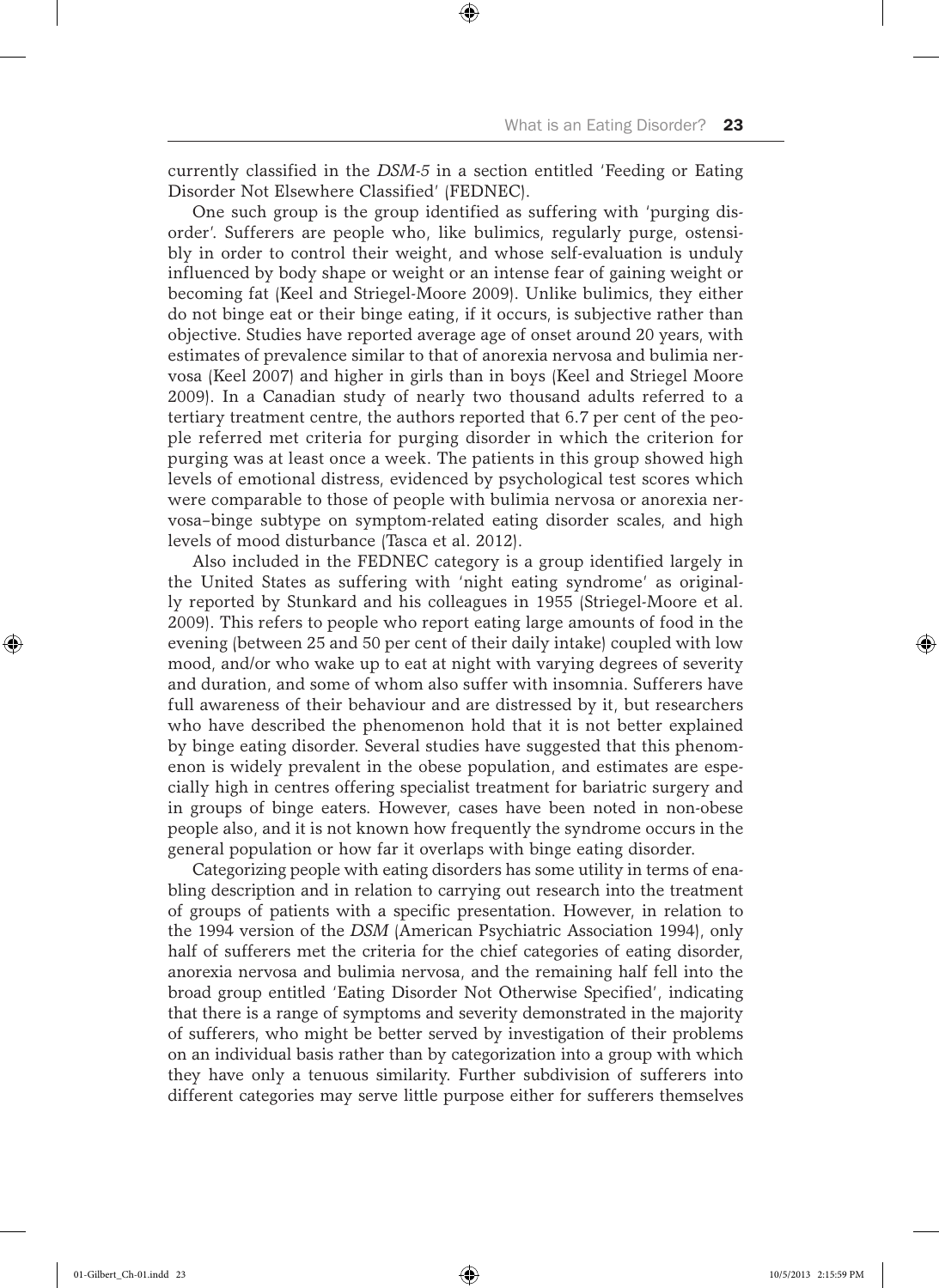or for the mental health professionals who are tasked with attempting to offer treatment. This question is discussed by Fairburn and Cooper (2007) who espouse the idea of a transdiagnostic approach to eating disorders, with a focus on treatment of the problems experienced by sufferers rather than on a disorder-specific approach which attempts to slot people into arbitrary diagnostic categories with as yet few implications for prognosis or treatment.

⊕

# Other causes of weight loss or gain or unusual eating behaviours

One possible danger of broadening the characterization of eating disorders is that people with atypical symptoms may slip through the medical net and be referred for therapy when, in fact, the symptoms they have are signs of other psychiatric illness or of underlying medical conditions rather than of a primary disorder of eating or feeding. Even more problematic is the case where a true eating disorder is exacerbated by medical illness which is therefore not diagnosed because of the concordance of its symptoms with that of the original disorder.

Both schizophrenic and depressed patients may lose weight and show signs of food avoidance, the former perhaps in response to delusions about specific foods and possible poisoning, and the latter as a result of true loss of appetite or anorexia; and, in the case of women, both may experience amenorrhoea in response to starvation. Neither, however, will demonstrate the intense drive for thinness nor disturbance in body image seen in anorexics, and the depressed person is unlikely to appear to be starving him- or herself on purpose.

Some medical causes of weight loss or reduced calorie intake include gastrointestinal disorders such as Crohn's disease and coeliac disease, and a variety of central nervous system disorders, including lesions of the hypothalamus (the centre in the brain controlling hunger), many infections such as tuberculosis, and, most commonly, malignancies involving in particular the gastrointestinal tract, pancreas and liver. Most of these sufferers will experience genuine anorexia or lack of hunger, and will deny intentional weight loss. This is in contrast to the person with anorexia nervosa, who may claim to have lost all desire for food or to take pride in the ability to refrain from eating; or who, with careful interviewing, may admit to a voracious hunger accompanied by intense fear of satisfying that hunger and of losing control around food and gaining weight, together with disturbed attitudes and beliefs about weight and shape and their importance in that person's life. Because of the strong tendency of some anorexics to deny hunger, or problems around weight and shape, it is possible for people with some other illnesses to be referred even after a thorough medical or psychiatric assessment. Their very denial will be interpreted as evidence of eating disorder, and they arrive in the consulting room of the therapist with

⊕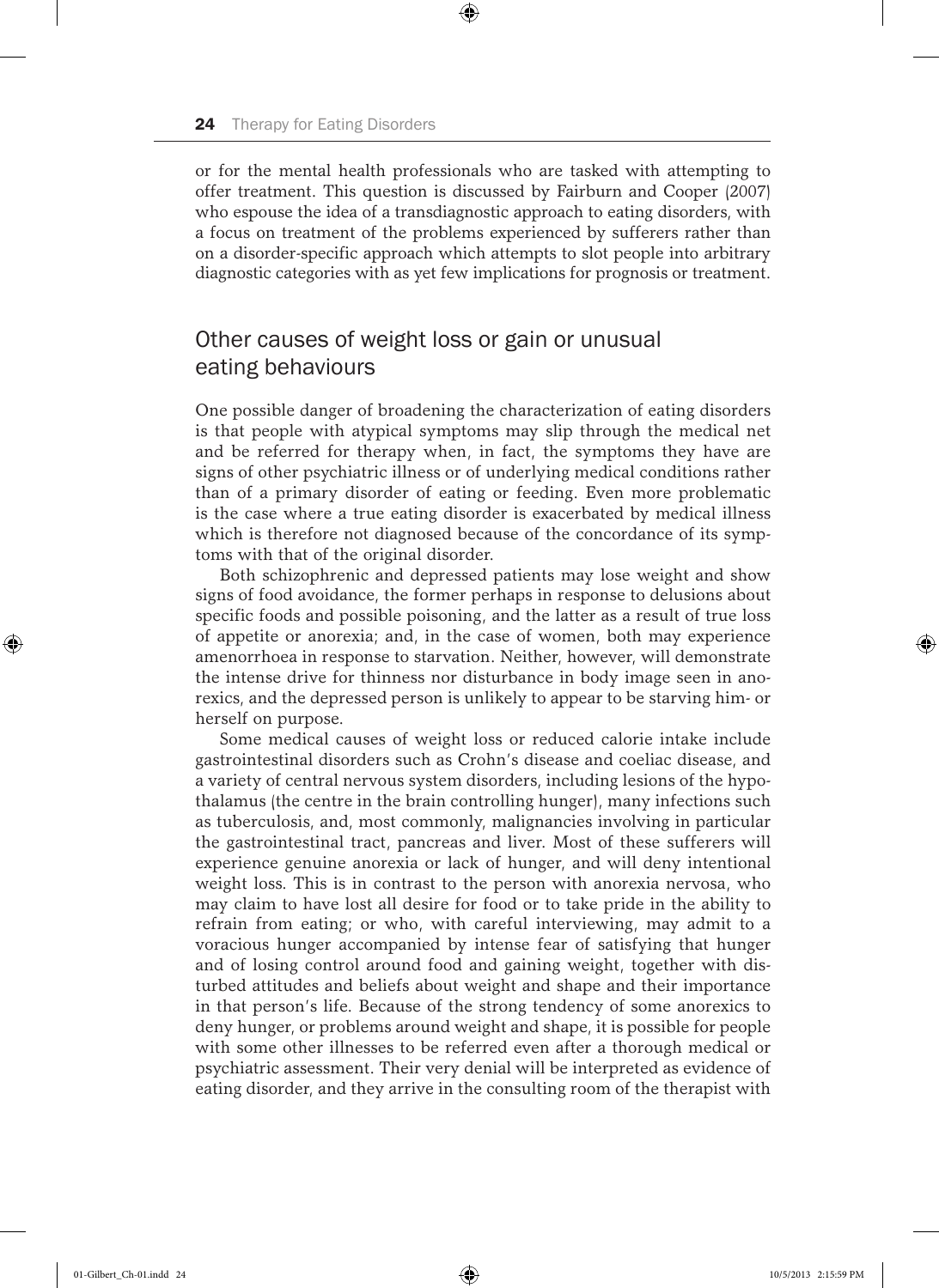a diagnosis of eating disorder and a request for psychological treatment. Therefore, it is essential that therapists who express an interest in treating people with eating disorder are on the lookout for such possibilities, which do occur, if rarely (see Winston et al. 2006 for one such example).

⊕

Medical causes of overeating may include central nervous system lesions, such as tumours involving the hypothalamus or frontal lobes, traumatic brain injuries and some degenerative disorders, including the later stages of Alzheimer's disease, central nervous system infections and seizure disorders, in particular those involving the temporal lobes. (For a review of medical illnesses associated with weight loss and binge eating, see Kaplan and Katz 1993.)

Other psychological causes of eating difficulties are included in the term 'feeding disorder'. For example, people with 'avoidant or restrictive food intake disorder' may refuse food and suffer significant weight loss or nutritional deficiency due to extreme dislike or a learned fear response, for example with regard to vomiting or choking; and individuals with 'pica' may exhibit persistent eating of non-nutritive, non-food substances such as earth or faeces, possibly in relation to developmental difficulties. It is true that some mental health professionals, with a grounding in theories of learning and behaviour, will be well placed to offer advice and treatment regarding such difficulties. However, for the purposes of this book, the focus will be largely on the person with an eating disorder who exhibits psychopathological features such as a drive for thinness, a fear of fatness, an abnormal preoccupation with body weight and shape, and an unusual investment in these considerations as a basis for their self-esteem and self-confidence. It is towards these features that serve to maintain the disorder and sabotage attempts to change, in addition to the eating behaviours themselves, that therapy must be directed. A major consideration to take into account, then, is that of what features in a client's life or personality may have rendered them vulnerable to acquiring an eating disorder, and what factors might have helped to fix and sustain the behaviour and attitudes that characterize it.

# Conclusion

This chapter has summarized the eating habits, behaviours, and symptoms described by people with eating disorders. Much of the existing research is based on a classification dictated by successive versions of the American Psychiatric Association's Diagnostic and Statistical Manual of Mental Disorders. However, the relationships between eating habits, weight and psychopathology are complex and clinicians need to be aware of the limited utility of adhering to a system which is itself the subject of frequent debate and criticism, and bear in mind the individual nature of eating disorders. Many sufferers experience other mental health problems and psychological issues which can influence the course and outcome of their eating disorder.

♠